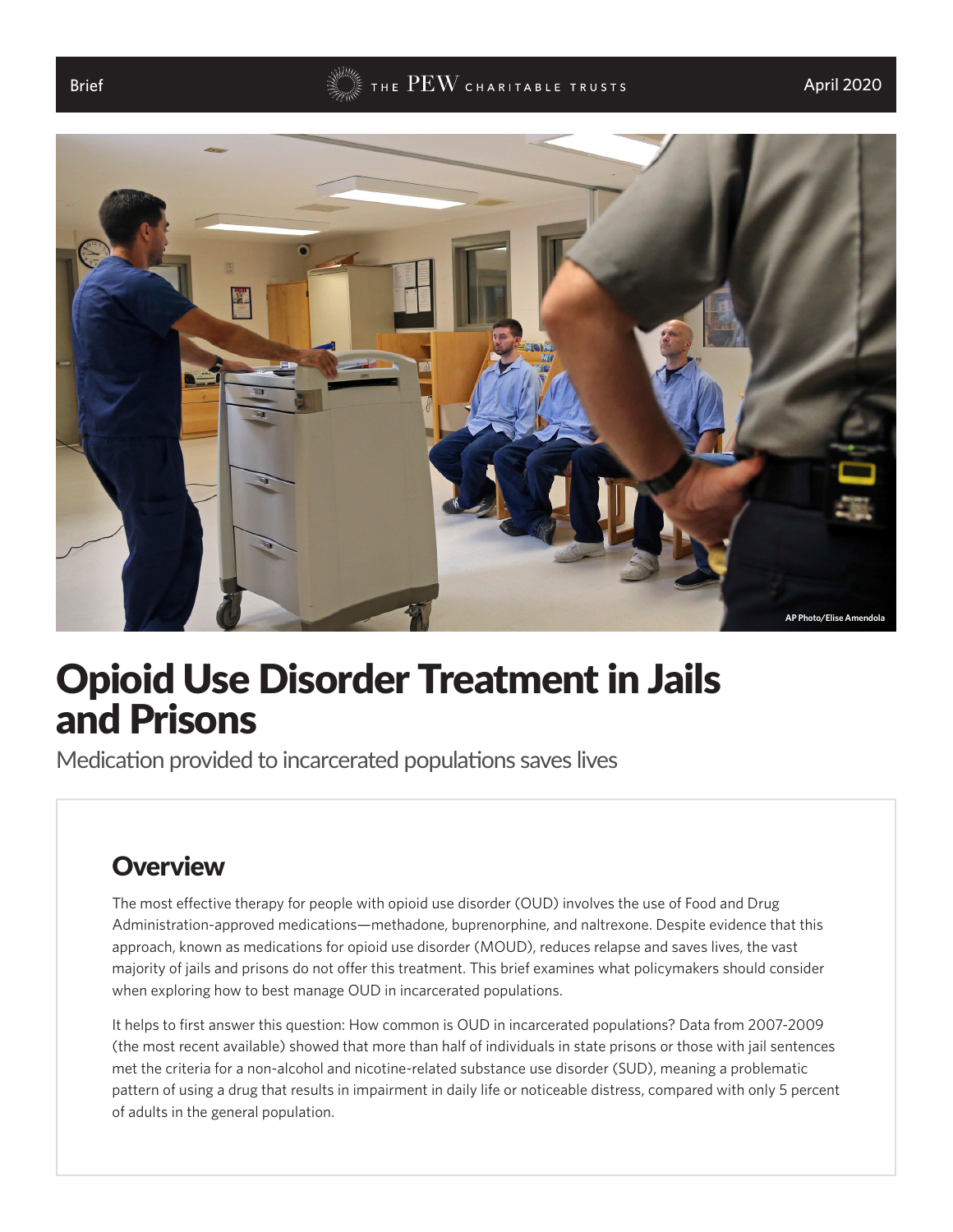The gold standard of care is MOUD. In community-based settings, such as opioid treatment programs and primary care facilities, methadone and buprenorphine have been proved to reduce [overdose deaths](https://www.ncbi.nlm.nih.gov/pubmed/23488511) and [illicit](https://www.ncbi.nlm.nih.gov/pubmed/19588333)  [opioid use](https://www.ncbi.nlm.nih.gov/pubmed/19588333) as well as the transmission of infectious diseases such as [HIV](https://www.ncbi.nlm.nih.gov/pubmed/21833948) and [hepatitis](https://www.ncbi.nlm.nih.gov/pubmed/10976608) [C](https://www.ncbi.nlm.nih.gov/pubmed/25347412). A growing body of literature also exists on the benefits of naltrexone, the third Food and Drug Administration-approved medication.

## Figure 1 **How OUD Medications Work in the Brain**



© 2020 The Pew Charitable Trusts

Within correctional settings in the United States, the use of [MOUD](https://www.pewtrusts.org/en/research-and-analysis/fact-sheets/2016/11/medication-assisted-treatment-improves-outcomes-for-patients-with-opioid-use-disorder) is a relatively recent phenomenon, with just a few exceptions. Today, [only a small number](https://www.ncbi.nlm.nih.gov/pubmed/26076211) of correctional institutions provide even one of these medications. Accordingly, there have been fewer studies examining the effects of providing this treatment to people who are incarcerated than there have been for those in communities. However, it's possible for policymakers to adopt lessons learned from numerous community studies that have demonstrated positive health outcomes from MOUD and then allocate resources to provide this treatment in jails and prisons.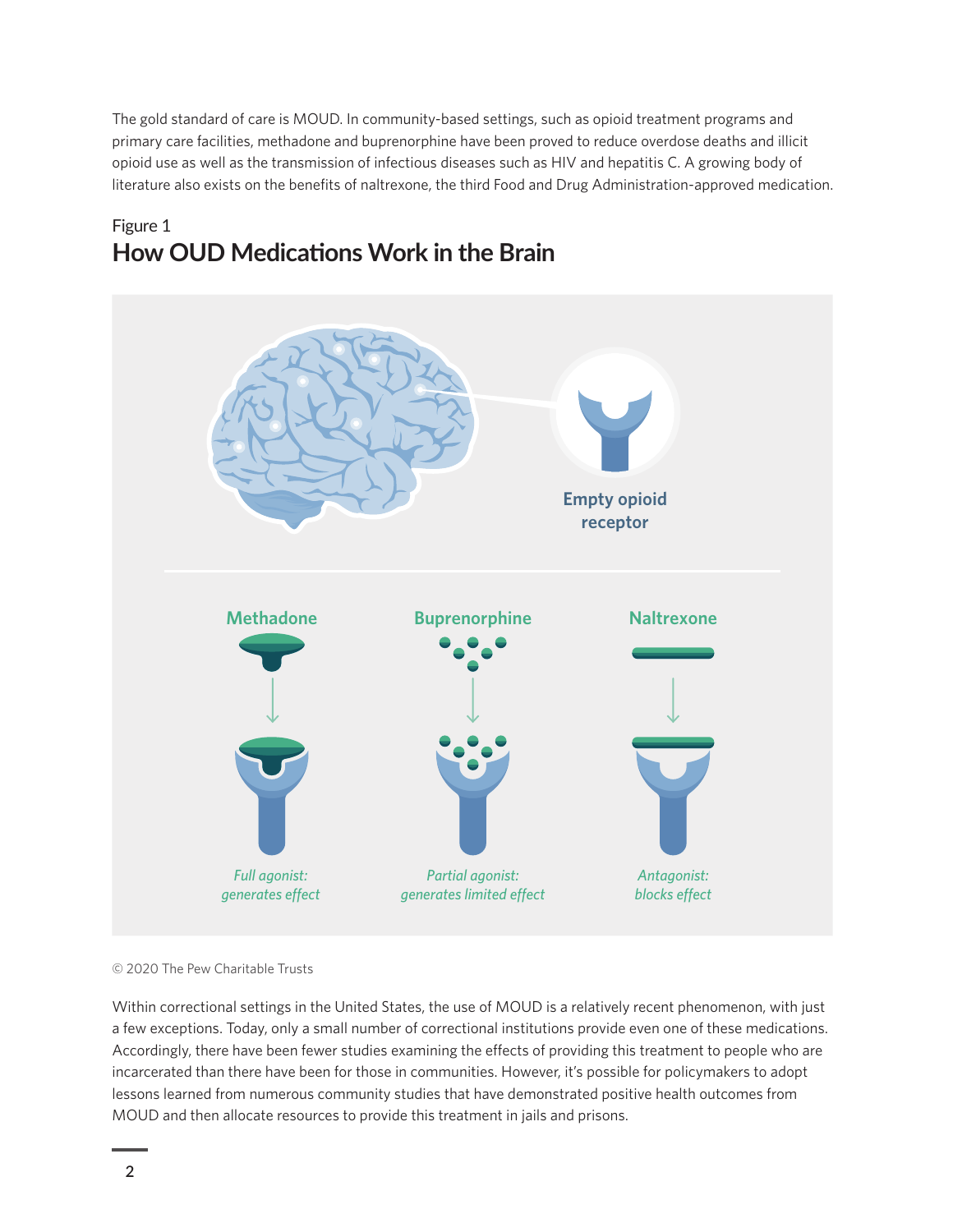<span id="page-2-0"></span>What should policymakers do? Given the high prevalence of SUD among people who are incarcerated, states should prioritize treating these individuals with OUD using methadone or buprenorphine—the medications supported by the most evidence—and then connect them to maintenance care upon re-entry into the community. Doing so will help reduce the number of opioid overdose deaths among those recently released. Connecting people to community treatment is particularly critical in states that have implemented bail reform, which decreases the length of stay in jails. For individuals with shorter stays, jails should consider adopting emergency department protocols: screening and brief intervention, stabilization, initiation of buprenorphine treatment, and referral to community-based treatment.<sup>[1](#page-17-0)</sup>

Specifically, policymakers should earmark funding to ensure that:

- Jails and prisons are able to screen anyone incarcerated for OUD, and provide MOUD and counseling.
- Jails and prisons have adequate data infrastructure and personnel to track MOUD treatment outcomes.
- Medicaid agencies, state substance use and mental health agencies, and other state and local entities work together to ensure seamless connections to community-based OUD treatment and other services.

The information here summarizes existing research on offering MOUD to individuals who are incarcerated and explores the following post-release data points: overdose deaths, illicit opioid use, engagement in treatment, and subsequent intersections with the criminal justice system. Appendices also provide four case studies outlining how different jurisdictions have implemented jail- and prison-based medication programs. In addition, a companion report from The Pew Charitable Trusts, "How States and Counties Can Help Individuals With Opioid Use Disorder Reenter Communities," explores key issues around the transition of care after individuals who have been incarcerated are discharged.

#### Defining jails and prisons

Jails are typically city- or county-run correctional facilities that house individuals serving sentences generally less than a year long, as well as persons awaiting trial.

Prisons are state- or federally run correctional facilities that house individuals convicted of crimes for which they are serving sentences of a year or longer.

## **Medication and counseling in jails and prisons can lower overdose deaths after release**

With repeated drug use, a person becomes physiologically dependent on the drug, taking more to reach the intended effect—which is known as increased tolerance.<sup>2</sup> However, people with OUD lose this increased tolerance while incarcerated due to presumed abstinence and thus are at high risk of overdose death in the weeks post-release.<sup>3</sup> Given this risk, people who are incarcerated should be a priority population for OUD medications. A study in Washington state found that over a four-year period, drug overdose was the leading cause of death among formerly incarcerated persons, with the risk of death elevated in the weeks immediately following release.[4](#page-17-0)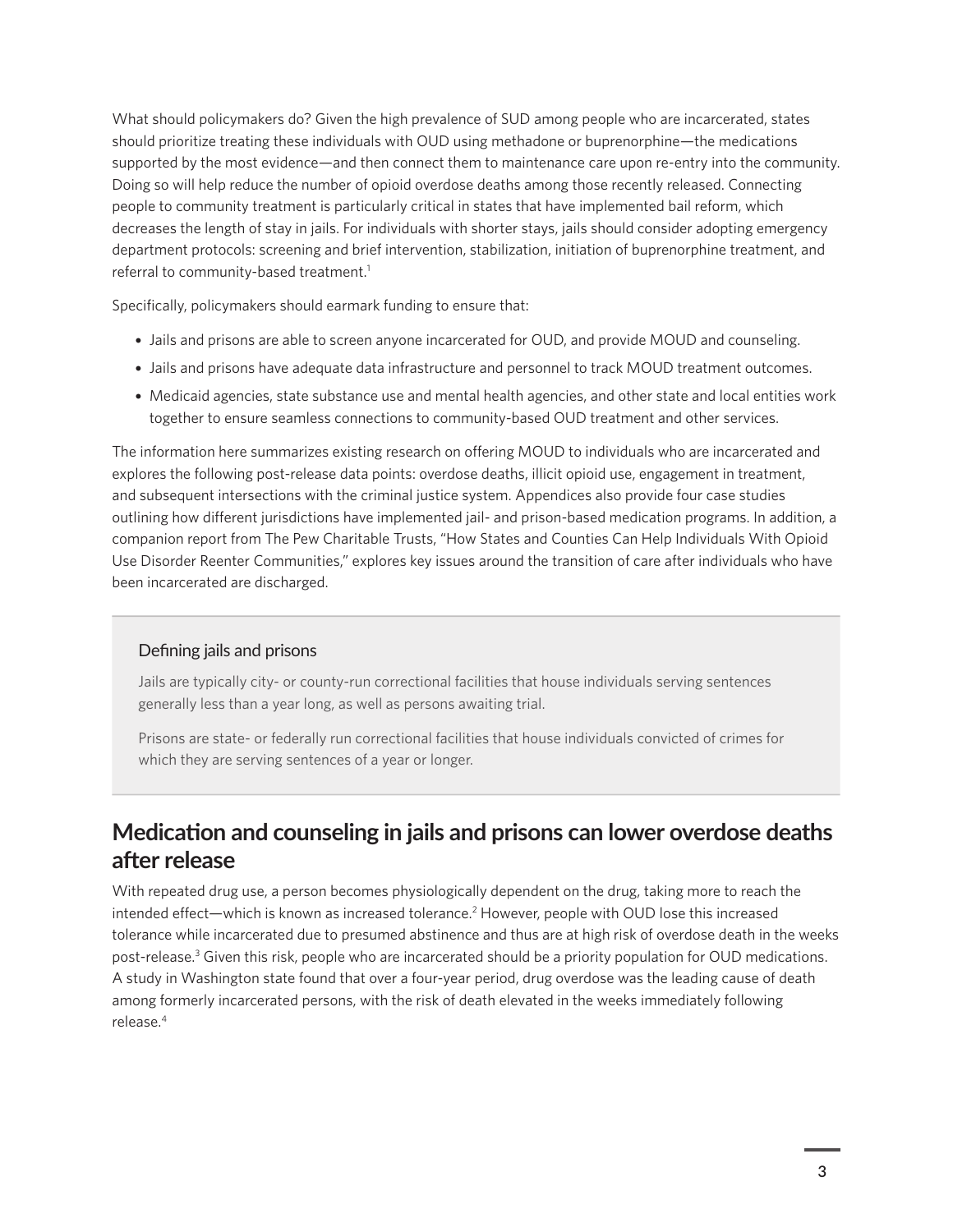#### <span id="page-3-0"></span>Unified public safety systems

Six states—Alaska, Connecticut, Delaware, Hawaii, Rhode Island, and Vermont—run a "unified public safety system," meaning that both the jails and prisons fall under state administration. As a unified system, these states retain custody of individuals from their time of arrest to sentencing and release. This contrasts with the majority of states, where state-run prisons are responsible for individuals serving sentences generally longer than a year, while jails run by counties or cities usually house individuals sentenced to a year or less, as well as individuals awaiting trial.

In 2016, the Rhode Island Department of Corrections (RIDOC) began offering a choice of all FDA-approved medications to individuals who screened positive for OUD. Of note, the patients and medical providers overwhelmingly selected methadone and buprenorphine for treatment; few chose naltrexone. A recent RIDOC study examined the effect that providing medications for OUD during incarceration had on overdose deaths postrelease. After the program's implementation, post-incarceration deaths decreased 61 percent compared with the previous year. Indeed, the reduction in deaths post-release among incarcerated persons accounted for much of the state's 12 percent reduction overall in overdose deaths.<sup>5</sup>

Rhode Island was the first state to provide all three FDA-approved OUD medications to the entire detainee population. Prior to launching the full-scale program in November 2016 with a \$2 million state legislative appropriation, the RIDOC program had several iterations: medically assisted withdrawal for those entering the facility on methadone or buprenorphine, medication continuation throughout pregnancy for individuals initiated on one of these medications in the community, an injectable naltrexone-only program, and a pilot program to maintain women on methadone or buprenorphine initiated in the community. The RIDOC contracted with a statewide, community-based provider to deliver in-facility OUD treatment, which aided the continuity of care upon release.<sup>[6](#page-17-0)</sup>

Given the benefits of medication and counseling for OUD in the general population and RIDOC's experience, it is likely that a comprehensive treatment program in correctional settings would reduce mortality rates for people reentering the community.<sup>7</sup> However, more research is needed to understand the impact that jail- and prisonbased programs of this nature have on long-term mortality, recidivism, and other outcomes. Much of the jail and prison research undertaken to date has had several methodological weaknesses, including:

- Small numbers enrolled in the study.
- A focus on just one medication—typically methadone, because of the length of time it has been available instead of studying outcomes associated with each of the three medications.

Despite these limitations, MOUD is the standard of care and should be provided regardless of treatment setting.

## **Illicit opioid use following release**

Nationwide studies conducted among community residents show how medication and counseling for OUD can result in a reduction in illicit opioid use, which is also associated with health outcomes such as reduced HIV and hepatitis C transmission due to injection drug use.<sup>[8](#page-17-0)</sup>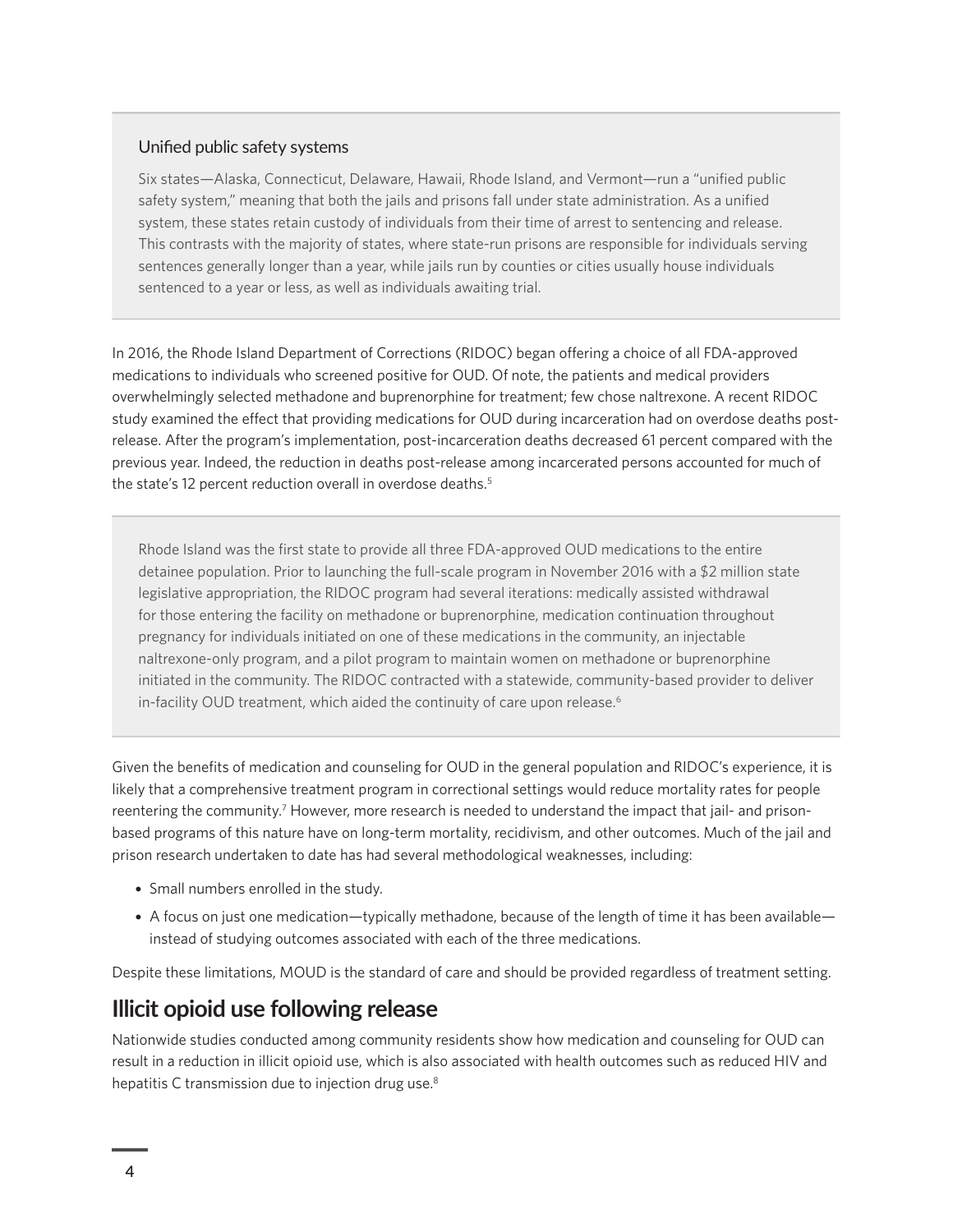<span id="page-4-0"></span>These benefits may also extend to those started on medication and counseling in criminal justice settings. A study of persons initiated on methadone in prison showed reduced illicit use of opioids by injection post-release as compared to persons who were instead forced to undergo detoxification in prison.<sup>[9](#page-17-0)</sup> Further, a randomized study of incarcerated men in Baltimore found that those who received counseling and methadone in prison were less likely to have positive urine screens for opioids at 12 months post-release than people receiving either prisonbased counseling only or counseling and a referral to methadone treatment upon release.<sup>10</sup>

Although these and other studies show the benefits that methadone, in particular, has in reducing illicit opioid use upon release, one study showed no differences in illicit opioid use post-release when comparing persons initiated on buprenorphine while incarcerated and those initiated upon release.<sup>11</sup> Additionally, there have been fewer studies examining the effect of naltrexone on illicit opioid use after release. Consequently, research that examines the effects of all three FDA-approved medications on illicit opioid use after release would be helpful; however, neither medication nor counseling should be withheld in the absence of such additional studies.

## **Treatment engagement upon release**

A systematic review of several studies examined whether starting or continuing people on medication and counseling for OUD in jails and prisons increases the likelihood of their entering treatment or the length of time the person remains in community treatment once released. Many of the studies included discharge planning and referrals to community treatment, which are important components of any effort to improve post-release outcomes. The preponderance of evidence suggests that people who are incarcerated and started on medication and counseling in jail or prison are more likely to engage in treatment post-release than people who do not receive medication while incarcerated.<sup>12</sup> Further, with additional training, probation and parole officers may encourage treatment engagement post-release and reemphasize the importance of continuing community-based care.

## **Effect of medication and counseling programs on criminal justice outcomes**

Another set of studies has explored whether the initiation or continuation of medication and counseling in jails and prisons influences rearrests, reincarcerations, and criminal activity; at present, however, available data do not allow firm conclusions. Although some studies have shown improved criminal justice outcomes in the short term (e.g. one to six months), others have shown no effect.<sup>[13](#page-17-0)</sup>

A study of people in a large metropolitan southwestern U.S. jail who were continued on methadone started in the community were less likely to be rebooked and had longer periods of time in the community prior to rebooking compared to persons with OUD who did not receive methadone while incarcerated[.14](#page-17-0) In contrast, a study of persons initiated on buprenorphine while incarcerated found no post-release differences in the number of people arrested, the mean number of arrests, the time to first arrest, or the severity of new charges when compared to people initiated on buprenorphine after their release[.15](#page-18-0)

Varied methodologies, different group characteristics, and the small number of study participants all contributed to the overall inconclusive findings. Despite noting the value of additional studies assessing criminal justice outcomes, the American Society of Addiction Medicine reports that medication and counseling should be the standard of care for individuals with OUD in criminal justice settings.<sup>[16](#page-18-0)</sup>

## **Next steps for policymakers**

Policymakers should provide resources and introduce policy changes to help jails and prisons offer medication and counseling for OUD and help people transition to community-based care as they leave incarceration. As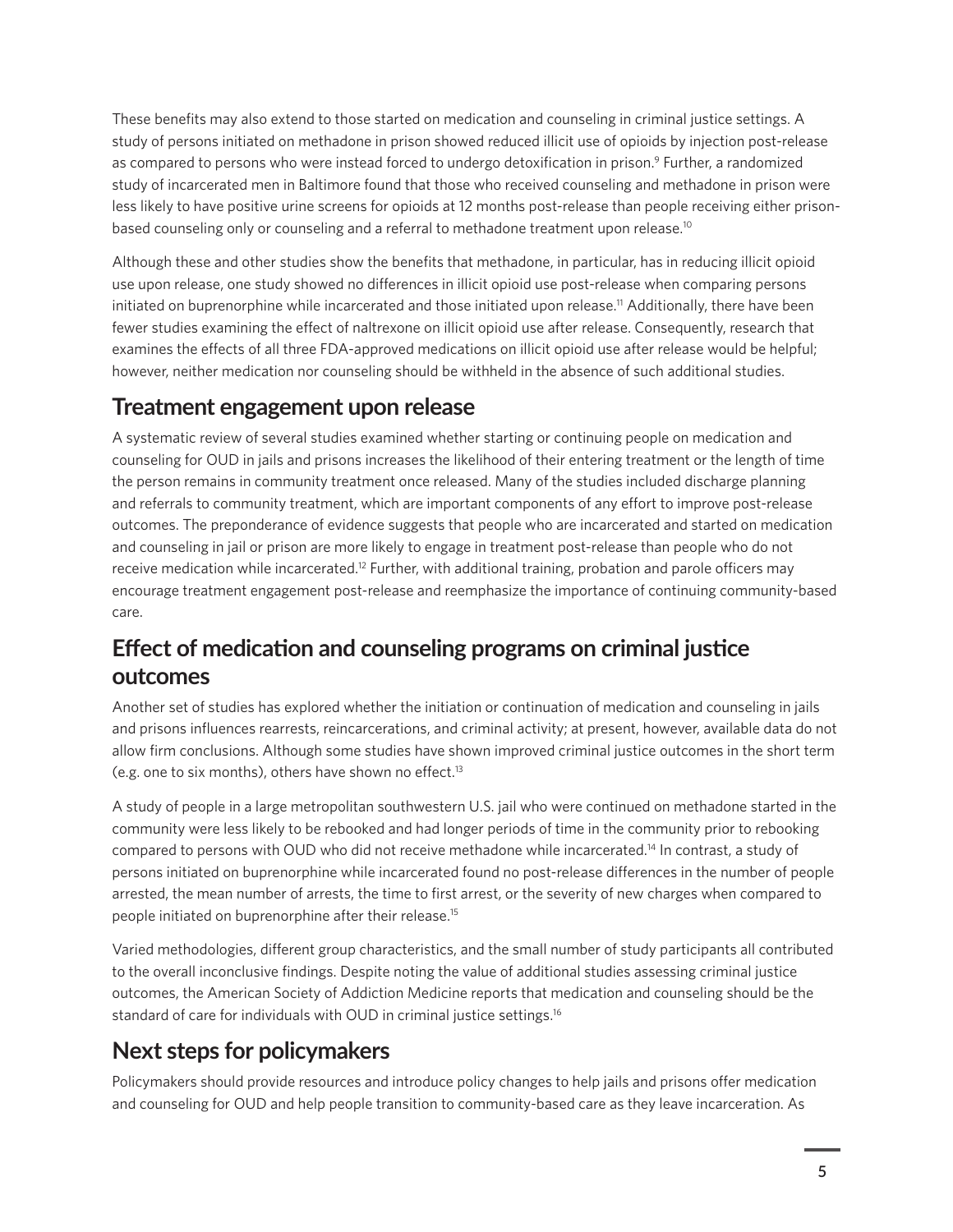<span id="page-5-0"></span>a first step, policymakers should request data from state agencies to understand the nature of the substance misuse and treatment needs of individuals who are incarcerated. This information will inform what regulatory and programmatic interventions are necessary and help estimate the needed funding to support jail- and prisonbased treatment and re-entry services. It may also be necessary to fund integrated data systems that facilitate health information exchange and care continuity across settings.

Further, after jails and prisons receive funding, policymakers should expect prompt program implementation but be mindful that these facilities need time to develop the necessary medication and counseling program protocols, calculate demand for services, launch the program, and coordinate with other agencies such as Medicaid and the state's substance use disorder and mental health treatment agency. Policymakers should request regular updates on persons served and the program's successes and challenges.

## **Case Study: Pennsylvania Department of Corrections**

#### A major American prison system expands from a naltrexone-only program to offer buprenorphine systemwide

#### **Background**

Pennsylvania was the fifth most populous U.S. state in 2018, with a population of 12.8 million.<sup>[17](#page-18-0)</sup> In 2017 it had the third-highest rate of drug overdose deaths at 44.3 per 100,000 individuals, or about 5,400 deaths.<sup>[18](#page-18-0)</sup>

The Pennsylvania Department of Corrections (DOC) housed a population of 46,163 individuals as of Sept. 30, 2019, and had a fiscal year 2018-20[19](#page-18-0) health care budget of \$270 million.<sup>19</sup> Pennsylvania provides health care services in its correctional facilities largely through a contract with a private health care vendor, although some nurses are state employees.[20](#page-18-0)

#### History of the OUD treatment program

The DOC has long maintained or initiated pregnant women on methadone by transporting the women to an opioid treatment program (OTP) in the community.

In 2014, the DOC began a pilot program at one facility that offered oral and injectable naltrexone to nonpregnant incarcerated women scheduled to leave prison within 30 days. For subsequent doses, program staff set followup appointments with providers in the communities where the individuals were scheduled to return postprison. Pennsylvania, a state that suspends rather than terminates Medicaid enrollment upon entrance into a correctional facility, also ensured that participants were enrolled or reactivated in Medicaid before they left prison.

Also as part of this pilot program, a parole officer helped facilitate care continuity upon release for individuals with a substance use disorder, HIV, or a serious mental illness. This initial pilot program expanded to additional prisons after 2014. The DOC hired a full-time statewide coordinator in March 2016 who plans and leads the implementation and monitors the operation of the DOC's OUD treatment program. Its program includes the offer of counseling to participants receiving medication in most cases.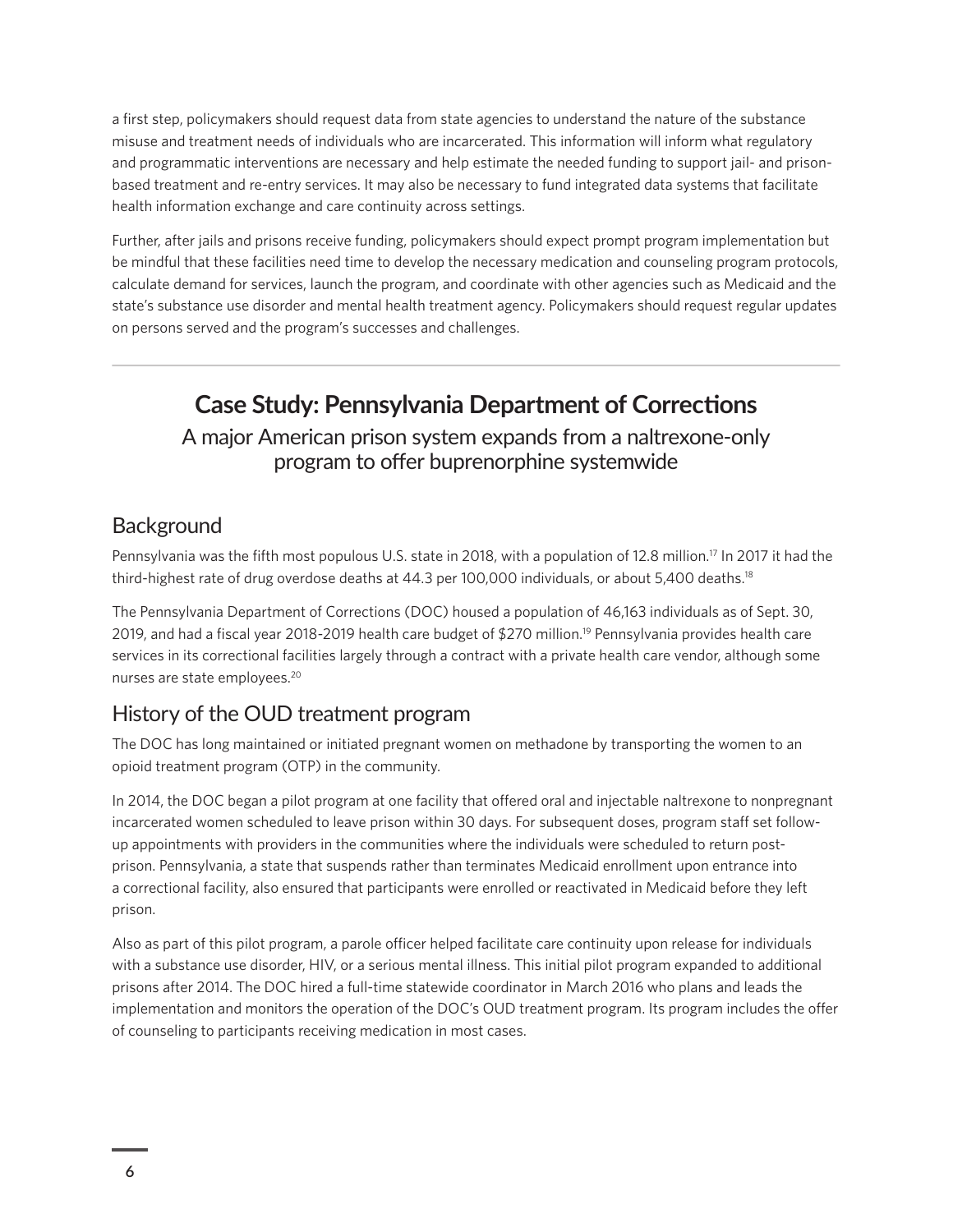#### <span id="page-6-0"></span>Benefits of Medicaid suspension

The Centers for Medicare and Medicaid Services has long encouraged states not to terminate coverage for enrolled individuals during their time in correctional facilities, but rather to suspend it until release or until enrollees are sick enough to require off-site inpatient care—the only type of care Medicaid covers for incarcerated populations. Suspension allows for all Medicaid services to resume seamlessly upon re-entry to the community, a time of particularly high mortality. $21$ 

#### An early evaluation

Drexel University researchers led a randomized, controlled, nonblinded study of participants in the naltrexone program between September 2015 and April 2017. Enrollment consisted of individuals soon to be released from four prisons who volunteered and consented to participate. The interested and eligible (i.e., clinically able, per a small test dose, to tolerate naltrexone without experiencing undue side effects) individuals were randomly assigned to receive either a naltrexone injection or nothing, with both groups receiving standard group behavioral health treatment in the community. Forty-seven individuals were assigned to each group and followed for at least six months post-release. Researchers found that participants who received injections had a statistically significant reduction in relapse during parole as measured by drug testing, but no significant reduction in recidivism as measured by either a rearrest or a return to DOC custody. The researchers did not explore emergency department utilization, mortality, or other metrics.<sup>22</sup> Although this was a very small study that did not assess all outcomes of interest, it was encouraging enough that the DOC decided to expand the program.

#### Expanding Pennsylvania's naltrexone program

By April 2018, the DOC offered a single naltrexone injection pre-release to anyone in Pennsylvania's 25 prisons with alcohol or opioid use disorder. If an individual expressed interest in naltrexone, one month prior to his or her release the DOC would do preparatory testing, including the administration of a few days of oral naltrexone, called a naltrexone challenge. Administering this low dose tests a patient's physical dependence on opioids and is used to confirm the absence of physiologic dependence prior to administration of a naltrexone injection, which should be given only after seven to 10 days of abstinence from an opioid.<sup>[23](#page-18-0)</sup>

Social workers scheduled monthly follow-up appointments for individuals before their release, and parole officers assisted with coordinating and keeping appointments. In addition to parole officers' involvement, specially designated social workers in several regions of the state were assigned to help released individuals adhere to their treatment plan and to help problem-solve other factors that might jeopardize their treatment. Because about half of all Pennsylvania counties lack sufficient providers willing to administer naltrexone (a medication that requires no additional licensure other than being authorized to prescribe medication in general), the state contracted with Positive Recovery Services (PRS) to operate mobile vans to administer follow-up injections. PRS is a community-based organization providing medical management of naltrexone in 24 Pennsylvania counties through both office-based and mobile offices.<sup>[24](#page-18-0)</sup>

In January 2019, the DOC modified its pilot program to begin offering up to three injections prior to a person's release. This expansion was designed to help individuals adjust to any medication side effects before leaving prison and to increase the rate of individuals continuing injections once back in the community. All individuals not already taking any other form of medication for OUD or who have been on oral naltrexone maintenance (currently offered at six state correctional institutions) will continue to be offered up to three injections prior to release, while the DOC expands its other medication offerings (see program participation section). The effect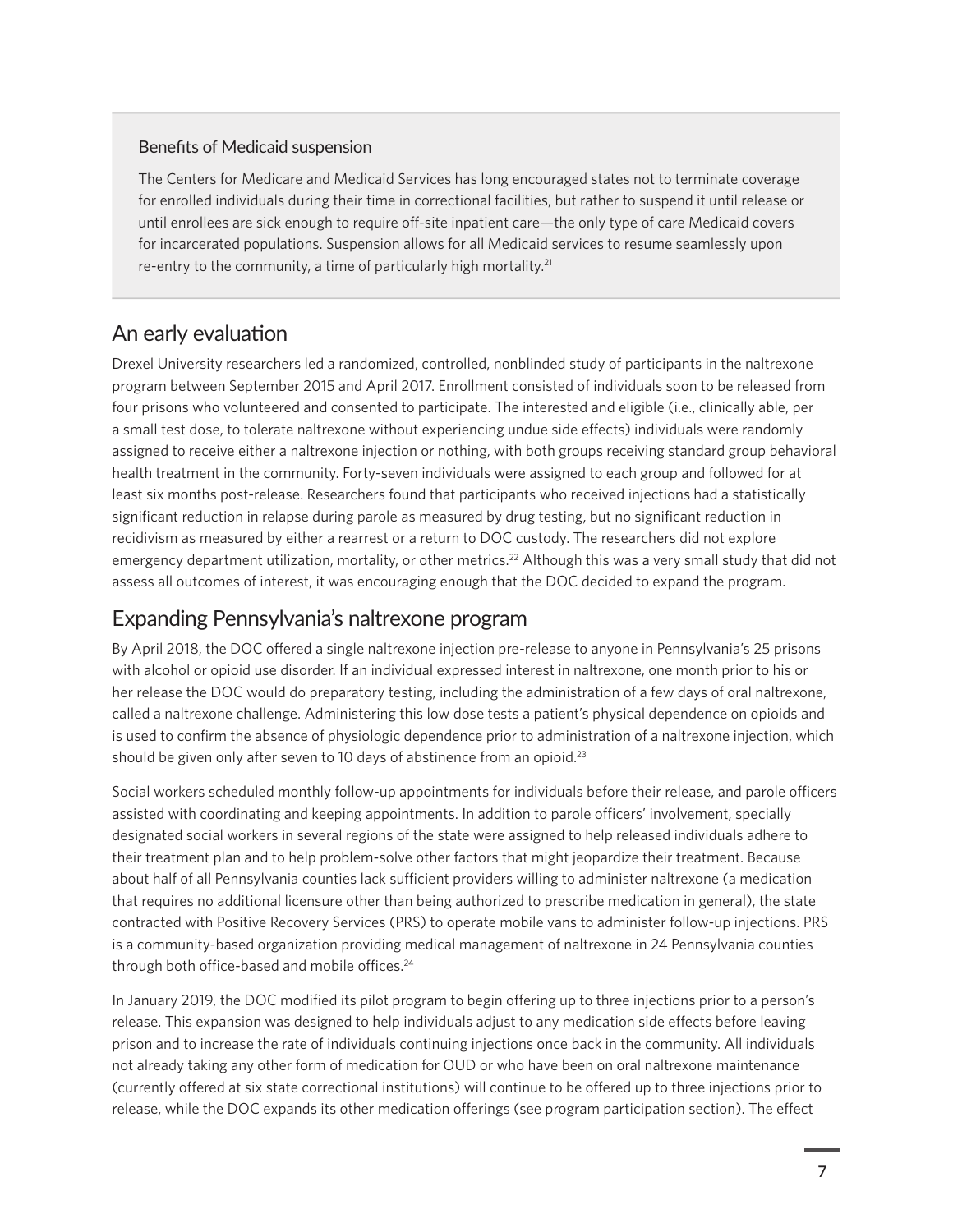<span id="page-7-0"></span>of the three-injection pilot will be assessed at least partially through a review of 2019 Medicaid claims (the presumed post-prison payer for the injections) to determine whether those who received multiple injections before release continued their community treatment of naltrexone longer than those who had only one prerelease injection. A Substance Abuse and Mental Health Services Administration (SAMHSA) grant is covering the cost of all three injections.

### Program participation

In 2016, 78 incarcerated individuals took a single naltrexone injection before leaving prison. In 2018, that figure was 742. And in the first four months of 2019 alone, 315 injections were administered under the new prerelease multiple injection protocol.

More recently, the department began a smaller naltrexone program for newly incarcerated individuals with short sentences who were admitted to the DOC's opioid therapeutic community programs—residential treatment units contained within a state prison and designed to support recovery from SUD.

As part of its ongoing effort to comprehensively address Pennsylvania's opioid crisis, which Governor Tom Wolf had termed a "disaster emergency," in spring 2019 the DOC took major steps toward expanding its OUD medication program.[25](#page-18-0) One prison housing people under parole supervision undergoing a 14-day detoxification piloted the offering of Suboxone induction followed by a long-acting Sublocade injection (a monthly buprenorphine injectable); the individuals were then released in an outpatient or inpatient treatment setting. Assuming that the pilot is successfully completed, Sublocade will be used on a case-by-case basis, depending on where an individual is housed within the correctional system and what resources are available there. The DOC's statewide OUD treatment coordinator says individuals will be prescribed the medicine that they and their clinicians think is most appropriate.

## Table 1 **FDA-Approved Medications to Treat Opioid Use Disorder[26](#page-18-0)**

| <b>Medication</b>    | Mechanism<br>of action | Route of<br>administration                                                                                              | <b>Dosing frequency</b> | Available through                                                                                    |
|----------------------|------------------------|-------------------------------------------------------------------------------------------------------------------------|-------------------------|------------------------------------------------------------------------------------------------------|
| <b>Methadone</b>     | Full agonist           | Tablet, liquid, wafer                                                                                                   | Daily                   | Opioid treatment<br>program                                                                          |
| <b>Buprenorphine</b> | Partial agonist        | Tablet or film placed<br>inside cheek or under<br>tongue.<br>Monotherapy:<br>Subutex<br>Includes naloxone<br>(Suboxone) | Daily                   | Any clinician with a<br>waiver and appropriate<br>license or under<br>an OTP dispensing<br>authority |
|                      |                        | Extended release<br>injectable formulation<br>(Sublocade)                                                               | Monthly                 |                                                                                                      |
|                      |                        | Implant beneath the<br>skin (Probuphine)                                                                                | Every six months        |                                                                                                      |
| <b>Naltrexone</b>    | Antagonist             | Tablet                                                                                                                  | Daily                   | Any clinician with the<br>authority to prescribe                                                     |
|                      |                        | <b>Extended release</b><br>injectable formulation                                                                       | Monthly                 |                                                                                                      |

© 2020 The Pew Charitable Trusts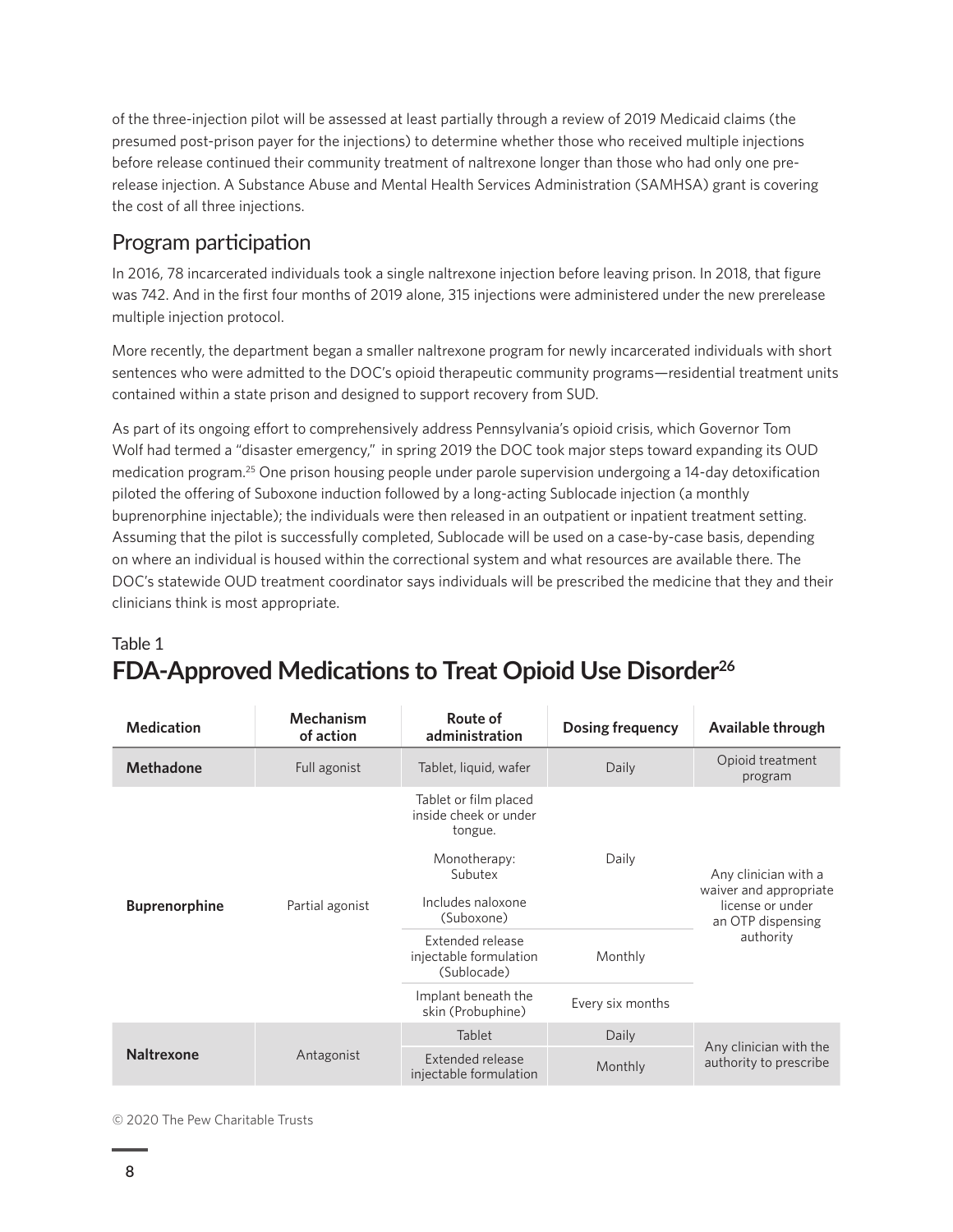<span id="page-8-0"></span>In addition, as of June 1, 2019, the DOC will continue buprenorphine or naltrexone for anyone entering a Pennsylvania DOC facility who had been an active enrollee in either a community or county jail OUD medication program prior to incarceration. For example, the Philadelphia jail offers all three forms of medication to people incarcerated there; some portion of those people transition to a DOC facility to serve their sentence where they will now be able to continue their treatment.

The DOC has encouraged county jail wardens to maintain their incarcerated populations on OUD medication after dosage verification with the person's community provider—and told them that the DOC will then continue the maintenance when such an individual is admitted to a state prison reception site. Those entering the DOC as an active methadone program participant will be eligible to switch to either buprenorphine or naltrexone until methadone becomes more widely available within DOC facilities.<sup>27</sup>

The DOC is working to modify its methadone program for pregnant women who are incarcerated, including bringing the OTP provider to the prison rather than transporting the women to the OTP, reducing transportation costs and staff time. The DOC is also adding buprenorphine as an alternative to methadone as it perceives buprenorphine to have several advantages, including dosing that can be done in the prison facility with fewer licensing requirements, an easier and shorter taper course (the gradual lowering of a drug's dosage over a period of time) postpartum for the mother, and an easier course of withdrawal for the newborn. Currently, if a pregnant woman comes in to the facility on Subutex (buprenorphine without the added naloxone of Suboxone), the DOC transitions her to methadone and then tapers her postpartum. Its eventual goal is to adhere to the American College of Obstetricians and Gynecologists' recommendations against tapering mothers postpartum. [28](#page-18-0)

### Costs

The DOC is using State Opioid Response funding from SAMHSA for its program expansion. It has budgeted \$3.2 million per year for the naltrexone and Sublocade expansion, including staffing costs for an addiction physician.

## **Case Study: Vermont Department of Corrections** A unified state system offers all three types of FDA-approved medications

**Background** 

In 2018, Vermont had a population of 626,000 people, making it the second least populous state.<sup>29</sup> Under Vermont's unified public safety system, in-state jails and prisons both fall under state administration. The system's average in-state daily population in 2018 was 1,515 individuals across six facilities. Vermont also houses approximately 15 percent of its incarcerated persons (270 individuals in 2018) in a contracted, out-of-state facility due to lack of bed availability[.30](#page-18-0)

The Vermont Department of Corrections' (DOC) budget in fiscal year 2019 was about \$157 million.<sup>31</sup> Vermont provides facility correctional health care services at its in-state facilities through a contract with a private health care provider, currently Centurion of Vermont.

## History of the OUD treatment program

Until late 2014, the DOC offered all individuals who entered the state correctional system with a verified prescription for buprenorphine or methadone maintenance of their medication regimen for 30 days. With this 30-day maintenance period, many Vermonters who entered the DOC for short periods of time could avoid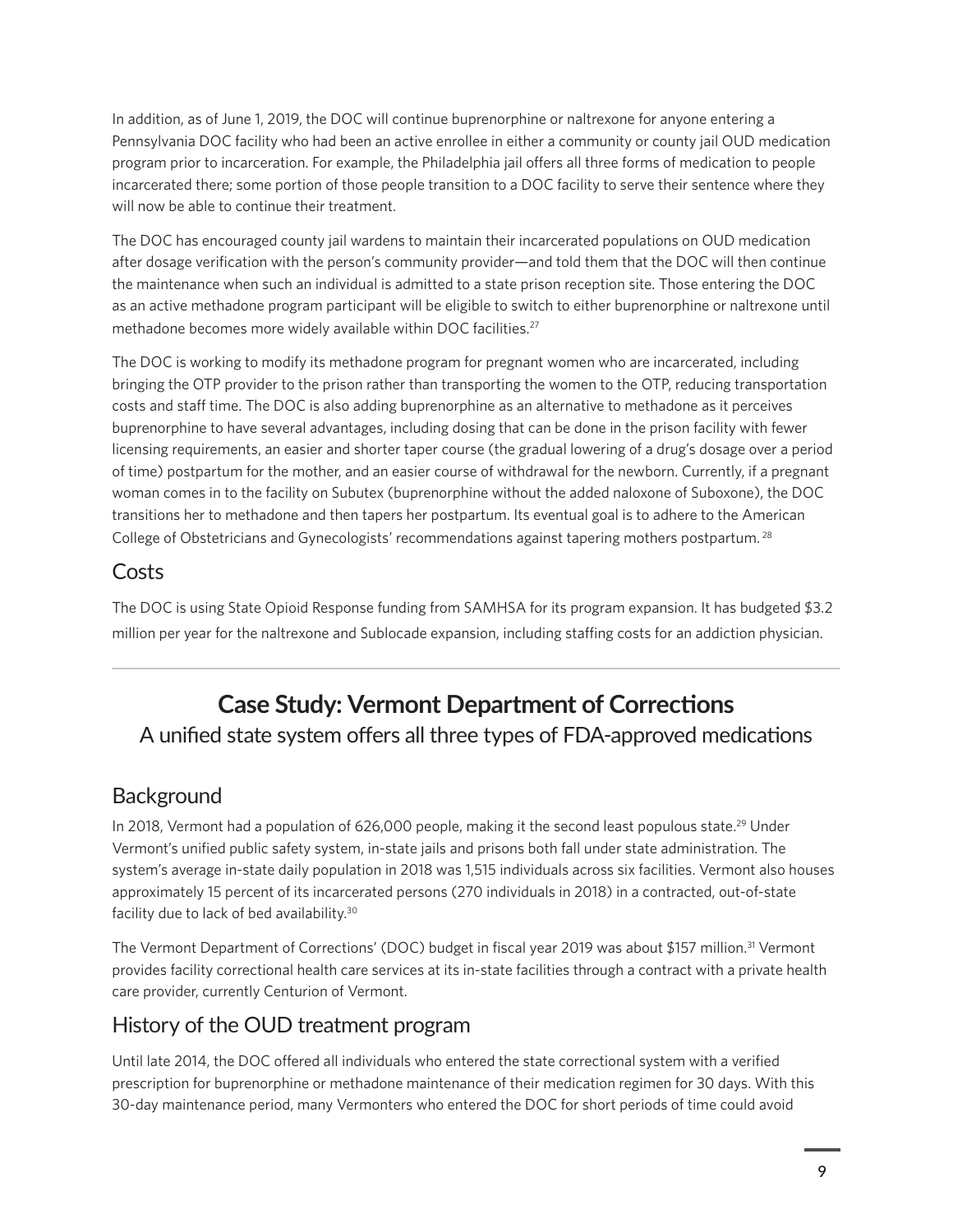<span id="page-9-0"></span>discontinuation/detoxification while in custody and then immediately resume treatment when released back to the community. Because Vermont's system is unified—with the state controlling both its jails and prisons—many pretrial individuals are in custody for short stays, which is characteristic in jails in states with nonunified systems.

In October 2014, at the direction of the Vermont Legislature, the DOC began a two-facility pilot project that lengthened the treatment maintenance period for both individuals awaiting trial and those who had been sentenced with verified prescriptions from 30 to 90 days.<sup>32</sup> Treatment included medication and the offer of counseling as required under Vermont law. Individuals taking either buprenorphine or methadone who remained incarcerated past 90 days were medically withdrawn from their medication. A total of 323 people, representing 413 corrections admissions, participated in the demonstration. Ninety-eight percent (406 admissions) either completed the 90-day maintenance period or were on continued medication when released from detention prior to expiration of the 90-day period. Seven individuals were disenrolled from the pilot via a medical withdrawal for violating the program conditions[.33](#page-18-0)

#### Pilot program results

Over the pilot's year-long time frame (October 2014 through September 2015), 62 program participants (an average of 28 percent) who reentered the community while active on medication returned to incarceration. However, comparable return-to-incarceration data for individuals maintained only for a 30-day period—the standard maintenance period prior to the legislative directive—are not available. Specific health outcomes for pilot participants were not studied.

The work group reported at least two challenges during the pilot. The first was heightened security concerns for program participants, with reported incidents of injury and violence thought to be due to attempts by nonparticipants to divert prescribed medications. Incidents were traced to the highly visible dosing procedure, which violated patient privacy standards and made participants more easily identifiable and thus more easily targeted.

Second, the DOC provided methadone through a licensed community OTP because neither of the pilot facilities was licensed. The community provider proved expensive and cumbersome for the DOC, especially if anyone needing the medication was admitted to the facility during a weekend or holiday[.34](#page-18-0) Federal treatment guidelines state that any variation from standard treatment protocols, such as an unexpected admission to the prison of someone maintained on methadone, requires exemption permission, which is not obtainable 24/7[.35](#page-18-0)

The DOC reported a cost of \$1,600 per month in medical services to administer the medications through the pilot program. Security associated with the pilot program—such as correctional officers assigned to closely oversee administering the medications to preclude diversion—cost approximately an additional \$1,100 per month in each of the two pilot sites.<sup>36</sup>

## Current OUD treatment program under Act 176

Building on the two-facility buprenorphine maintenance pilot, on May 25, 2018, the Vermont governor signed into law Act 176, which established medication and counseling as the prevailing medical standard for the treatment of OUD[.37](#page-18-0) Effective July 1, 2018, the DOC was required to immediately initiate or continue patients who met medical necessity on any of the three FDA-approved medications if the patient elected to do so, for as long as medically necessary.

At the time of Act 176's implementation, a higher-than-expected number of incarcerated individuals submitted requests for screening and assessment for the OUD treatment program. Prior to Act 176, there was no process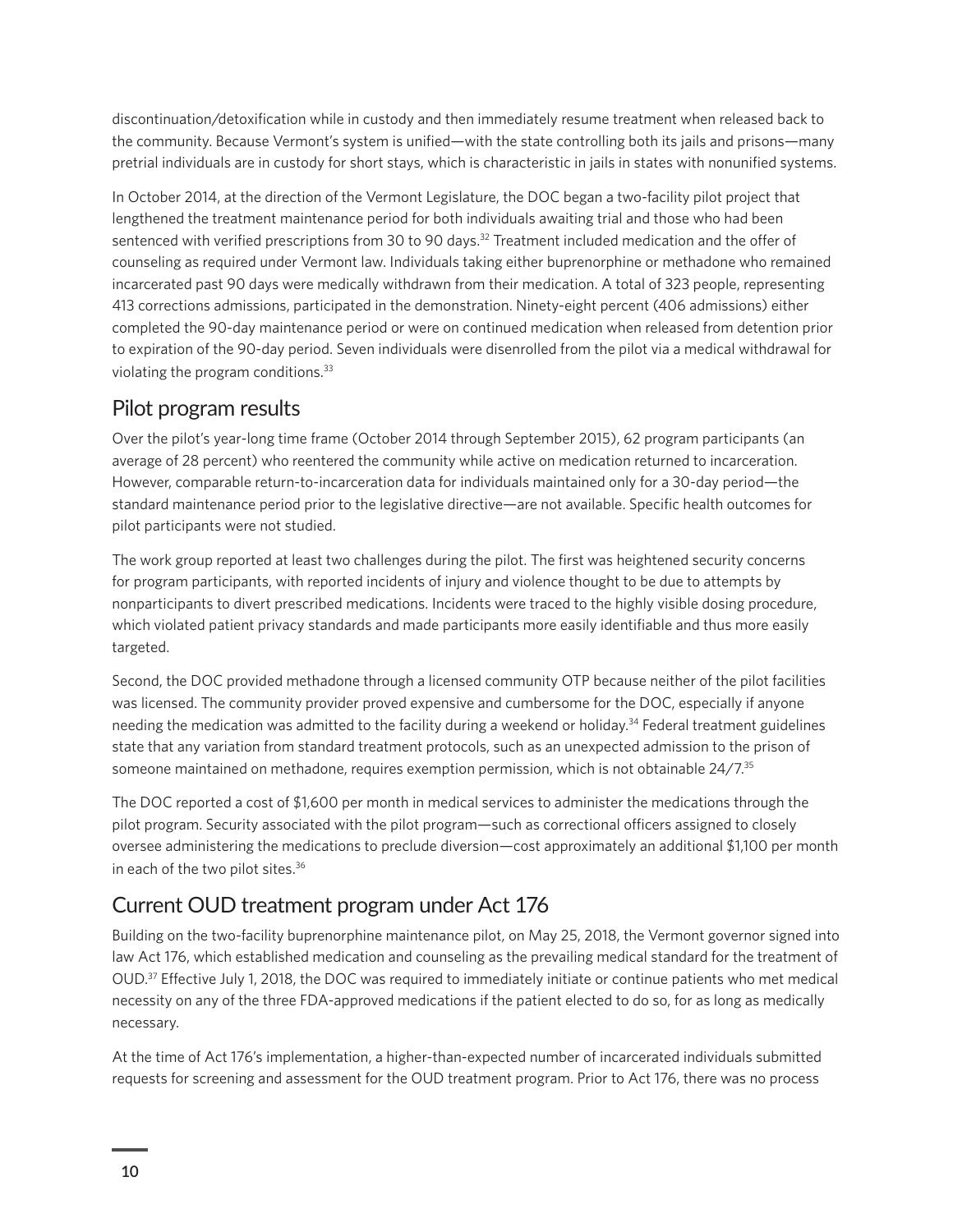<span id="page-10-0"></span>to determine medical necessity for the treatment of those not already prescribed medication when entering custody, so a great demand existed among individuals wishing to be assessed for OUD medication initiation.

Centurion, the DOC's contracted medical provider, first identified individuals requiring treatment initiation at booking through a common approach to potential substance use disorder known as screening, brief intervention, and referral to treatment (SBIRT) and the clinical opiate withdrawal scale (COWS), a tool used to rate common signs and symptoms of opioid withdrawal and monitor these symptoms over time.<sup>[38](#page-19-0)</sup> During early stages of implementation, the screening and assessment process was changed to include the use of the National Institute on Drug Abuse Quick Screen and the DSM-5 Opioid Use Disorder Checklist.

Centurion initially followed the National Commission on Correctional Health Care's treatment guidelines for OUD, which indicate that to minimize the risk of post-release overdose and death, initiation (if not initiated at the point of incarceration) should occur within 30 days prior to release.<sup>39</sup> However, in a unified system like Vermont, many incarcerated persons could be released without notice or have unknown length of stays; this presented difficulties in making induction decisions and arranging care coordination with community-based providers upon release. To address this issue, the DOC provided comprehensive information on release dates to Centurion when available, especially for those already serving sentences who hadn't had access to medication and counseling when they were admitted. Having this information allowed Centurion to initiate approximately 470 new patients on the treatment in a brief period in the fall of 2018, winnowing down the wait list for treatment among those already in the DOC system. Centurion also hired a physician with expertise in addiction medicine to develop an extensive screening and induction process.[40](#page-19-0) Comprehensive DOC policies, procedures, and clinical guidelines have been developed and implemented, and DOC is seeking peer review of its program from national experts.

Once the initial backlog of screenings was completed, the number of patients initiated on OUD medication per month stabilized. On any given day, the DOC has approximately 550 patients on buprenorphine and 70 on methadone. Only a small number of patients take oral naltrexone. A daily snapshot on May 21, 2019, indicated that 60 percent of incarcerated women and 40 percent of men were receiving medication and were offered counseling for OUD.[41](#page-19-0)

#### Payment

In late 2018, the DOC and Centurion negotiated a contract amendment that included an increase to the per inmate per month (PIPM) capitation. The new rate reflects the ongoing expanded program (except the medications themselves) as well as other concurrent programmatic changes to Vermont's correctional health care services. Although the costs of these various modifications were combined in one capitation negotiation, the DOC described the change in rate—from \$1,181.02 to \$1,248.86 PIPM—as almost entirely due to the cost of the program[.42](#page-19-0) The new capitation is paid on all individuals who are incarcerated, whether or not they are prescribed medication or participating in counseling for OUD treatment.

The DOC has Centurion purchase and pay for the medications through its subcontracted pharmacy vendor because it can obtain better pricing than the DOC. However, the DOC directly reimburses Centurion rather than have medications folded into the PIPM[.43](#page-19-0) 

#### Evaluation

Act 176 requires an evaluation of the OUD treatment program on or before Jan. 15, 2022. The DOC is in the process of developing a proposal request for the evaluation, which will seek an individual, agency, or organization—either independently or in partnership with collaborators—to assist the DOC in conducting a comprehensive evaluation of the effectiveness and impact of the program. The evaluation will rely on data collected by the DOC's electronic health record, Offender Management System, and other statewide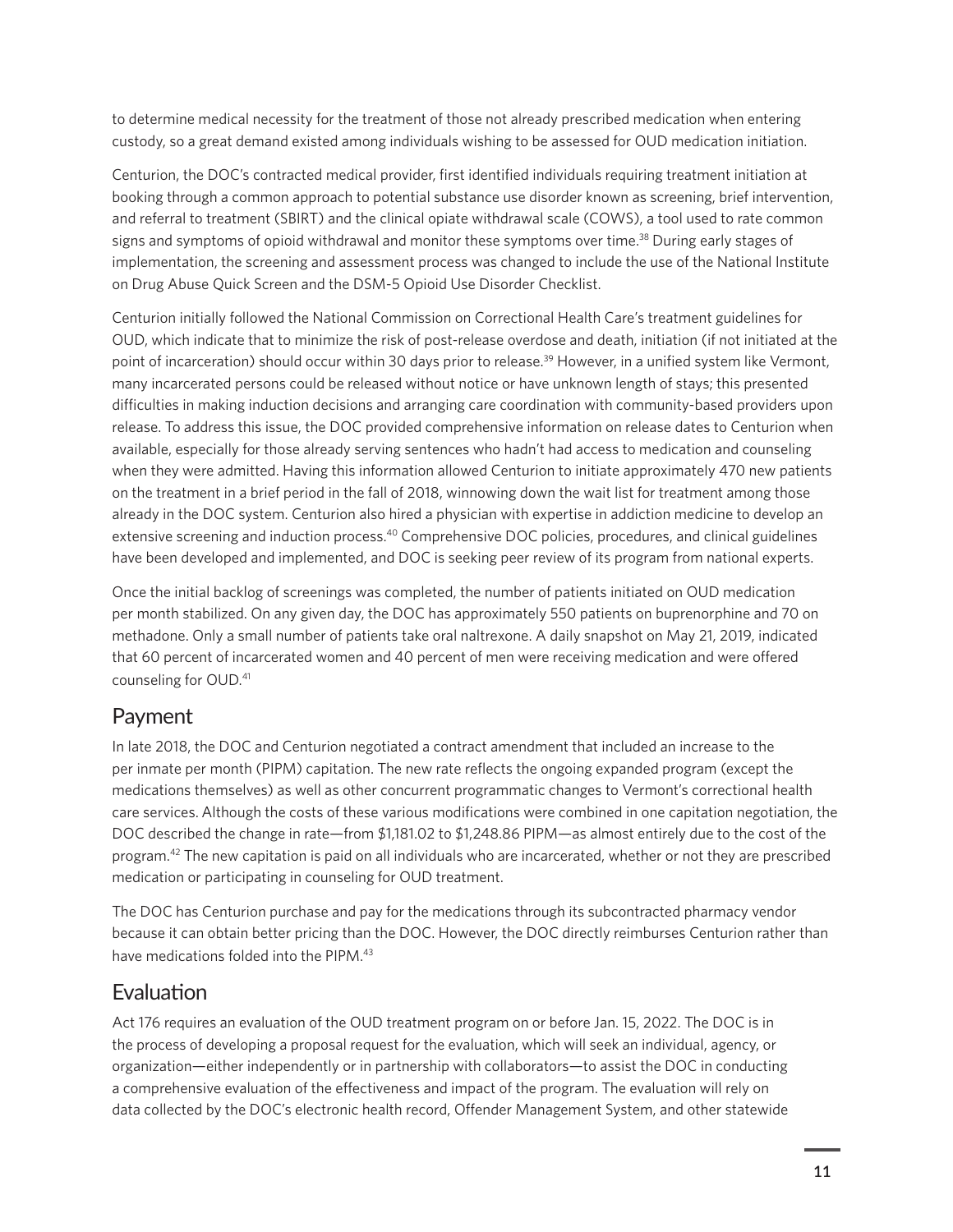<span id="page-11-0"></span>databases. The evaluation will focus on four primary areas: 1) measures of program adherence, 2) measures of program efficacy, 3) quality assurance and program fidelity, and 4) integrated care coordination. The evaluation team will develop specific measures for these areas.

## **Case Study: Denver** A safety net institution administers health care, OUD medication in the local jails

#### **Background**

Denver, the capital of and most populous municipality in Colorado, had a 2017 population of almost 675,000 residents[.44](#page-19-0) From 2008 to at least 2014, Denver County's age-adjusted drug overdose death rate rose to exceed 20 deaths per 100,000 residents, putting it above the national average.<sup>[45](#page-19-0)</sup> Denver operates both a city and a county jail. During the week of Jan. 14, 2019, the jails had a combined average daily population of 1,977 individuals, with the downtown city jail housing two-thirds (1,303) of them, but the county jail had far shorter lengths of stay[.46](#page-19-0) The health care services provider in both jails is Denver Health and Hospital Authority (Denver Health), a primary safety net institution that describes itself as caring for the needs of special populations such as the poor, uninsured, pregnant teens, persons addicted to alcohol and other substances, victims of violence, and the homeless[.47](#page-19-0) Between November 2017 and October 2018, more than 3,900 incarcerated individuals reported opioid dependence upon entry to jail, with 69 percent of them citing moderate to severe opioid withdrawal symptoms.[48](#page-19-0)

#### History of the OUD treatment program

For individuals entering either Denver jail while enrolled in a methadone program, the jail has offered "continuing" methadone for at least 10 years through its health contractor's methadone clinic at Denver Health.[49](#page-19-0) Pregnant women with OUD who are not already maintained on methadone can access methadone induction via admission to a secure inpatient medical unit at Denver Health.<sup>50</sup>

Its treatment program first broadened to focus on naltrexone but found individuals hesitant to use the medication and to follow up once released. This led to the current program, which was formally launched on Jan. 1, 2018, and consists of:

- Buprenorphine three-day detoxification for all persons experiencing opioid withdrawal.
- Buprenorphine continuation if an individual has an existing prescription and provider in the community.
- Buprenorphine initiation if the individual qualifies for adult probation and has pending criminal charges only in Denver.<sup>51</sup> This last condition is necessary because neither neighboring counties nor the state department of corrections (which manages Colorado's prisons) offer agonist forms of OUD medication, and Denver's jail administrators are unwilling to initiate someone who may be transferred to face charges elsewhere, leaving them without access to the medicine.
- Methadone continuation for entering individuals already maintained on that medication.
- Methadone initiation for pregnant women with OUD entering the jail not already taking that medication.

#### Staff, funding, and evaluation

The program currently employs an overseeing psychiatrist, an OUD medication supervisor/physician assistant,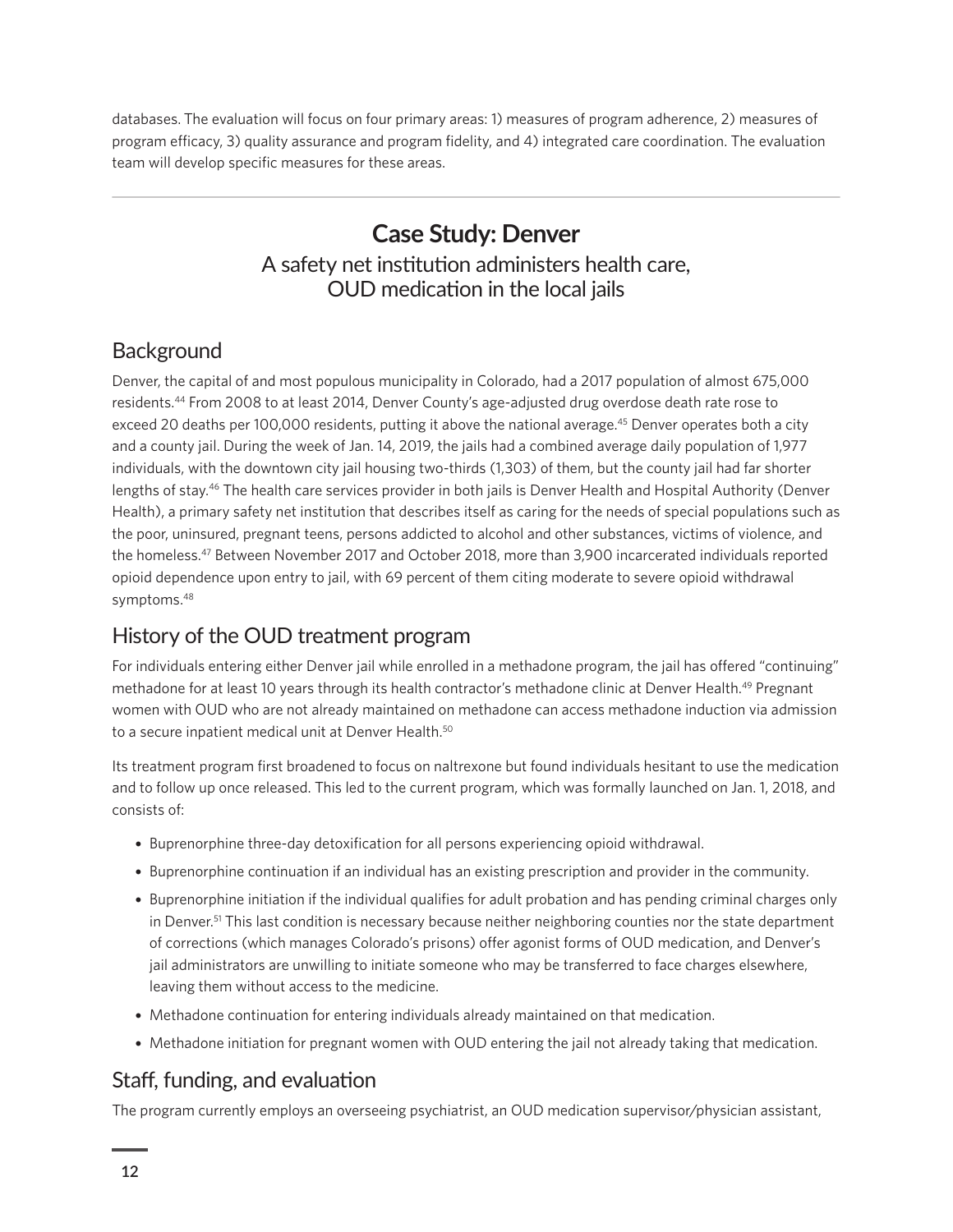<span id="page-12-0"></span>two registered nurses, two masters-level counselors—specifically therapeutic case workers—and two community care coordinators.

Medications are funded primarily through one of the federal State Targeted Response to the Opioid Crisis grants to the Denver jails programs division. Any excess medication costs are borne by a \$425,000 grant from Colorado's substance abuse authority, the Office of Behavioral Health. This office also funds the OUD medication supervisor, one of the masters-level counselors, and the two community care coordinators. Buprenorphine films (dissolvable strips taken orally) cost \$30,000-\$40,000 per year. Program staff are paid from funds passed through the state's Marijuana Tax Cash Fund[.52](#page-19-0) All program staff work for Denver Health, but the city of Denver pays salaries not otherwise covered by grants.

The distribution of medications in the jails was as follows:

## Table 2 **Medication Distribution Jan. 1, 2018, Through Dec. 31, 2018**

| Medication/protocol                                          | Number of orders* | Number of unique individuals* |
|--------------------------------------------------------------|-------------------|-------------------------------|
| Opiate withdrawal protocol                                   | 1,513             | 1.117                         |
| <b>Buprenorphine or Suboxone continued</b><br>from community | 423               | 256                           |
| <b>Buprenorphine or Suboxone inducted</b>                    | 597               | 322                           |
| <b>Vivitrol</b>                                              | 30                | 28                            |
| Methadone                                                    | 458               | 319                           |

\*Difference between numbers represents repeat offenders.

© 2020 The Pew Charitable Trusts

For those initiated on buprenorphine/Suboxone in jail, 33 percent followed up with treatment post-release, which is considerable given how difficult it is to connect individuals exiting jail with treatment. Those who did continue with care had subsequent follow-up rates similar to those initiated in emergency departments[.53](#page-19-0) This may indicate that the first connection to care post-release is the most important step in engaging patients with ongoing treatment.

#### Next steps

Staff may try to get the jail licensed as an OTP, which would allow it to dispense both methadone and buprenorphine 24 hours a day to meet the needs of a continuous incoming jail population. This change would also grant flexibility to switch individuals from one medication to the other, depending on patient preference and clinical need. The move would require additional staff, including at least another physician assistant, two more nurses, and a social worker, in addition to a separate accreditation by the organization that accredits jail and prison health services.

Denver uses funding from the statewide Marijuana Tax Cash Fund to finance some of its substance use treatment and has committed to picking up the shortfall for the jail program if or when grant funding runs out.<sup>[54](#page-19-0)</sup>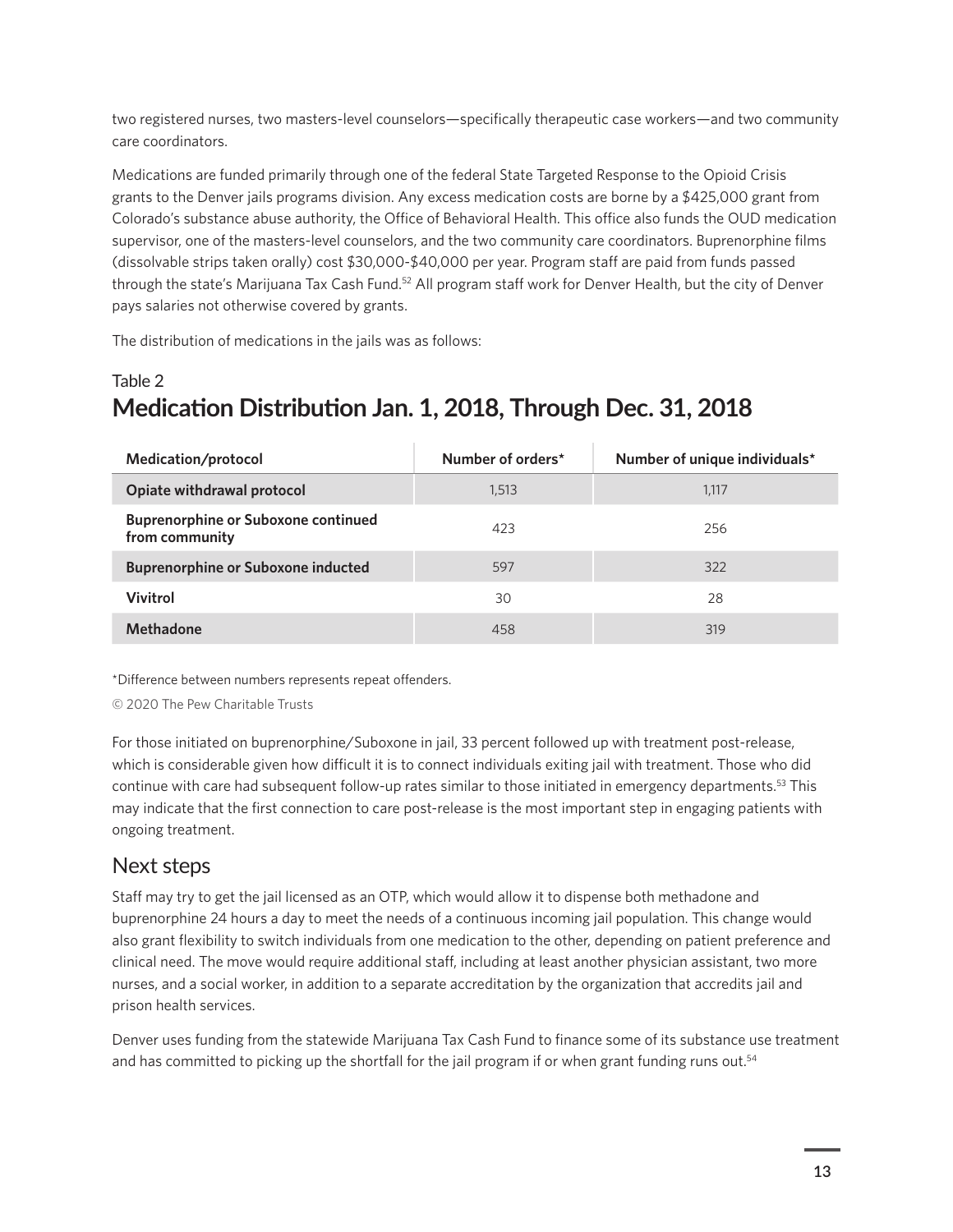<span id="page-13-0"></span>The city's jails use a health care provider with a large presence in the community, particularly among underserved populations, which helps facilitate care continuity, medical record exchange, and "warm handoffs" (where a transfer of care between providers is done with the patient present or participating). Specifically, the contractor's status as a large OUD treatment provider, including an authorized OTP, enables the jails to offer methadone without completing the extensive licensing process themselves. Similarly, Denver Health's pharmacy is an important partner to the jails' treatment program, performing certain functions under its state and federal licenses that the jail would otherwise have to contract out independently, such as the ability to stock naltrexone and buprenorphine.

The city and county of Denver have made a concerted effort to improve SUD treatment services in the community, which should lead to more individuals entering the jail already on some form of medication—notable because it's easier, faster, and less expensive to continue the treatment than to initiate. It will also make it easier to connect persons leaving the jails with care upon their return to the community. Denver's five-year strategic action plan, announced in mid-2018, funds a pilot program at \$431,000 and includes a regional intake initiation center for rapid treatment admissions centered at Denver Health[.55](#page-19-0) It provides people with the opportunity to initiate treatment any time day or night, seven days a week. Those who begin the program will receive a biopsycho-social evaluation to inform an individualized treatment plan.[56](#page-19-0)

### **Challenges**

The Denver jail behavioral health staff pointed to chronic homelessness as its largest systemic challenge to retaining individuals on medication for OUD treatment.<sup>[57](#page-19-0)</sup>

Staff also cited in-jail diversion of the medication.

Staff stated that having more buprenorphine-waivered providers and behavioral clinics would help increase access to treatment in the community at large; statewide data bears out this perception of shortage. Currently, fewer than 1 in 3 (29 percent) of the state's SUD treatment facilities offer any form of medication for OUD treatment, and only seven facilities offer all three.<sup>58</sup> In contrast, nationally, 41 percent of OTPs provide at least one form of medication, and 3 percent provide all forms.<sup>59</sup> Data show that, in 2017, Colorado had 1.03 buprenorphinewaivered prescribers per 10,000 residents, a number below that of neighboring New Mexico (2.27 per 10,000 residents) and Utah (1.51 per 10,000 residents) but higher than Arizona (0.97 per 10,000 residents), Nebraska (0.39 per 10,000 residents), or Oklahoma (0.68 per 10,000 residents).[60](#page-19-0) Close to half of Colorado counties—31 out of 64—had no place where a person could go for OUD medication, according to a June 2017 report.<sup>61</sup> An additional 15 counties had just one such provider. Some of these counties had overdose death rates well above the state average.<sup>62</sup>

A better public transportation network, a more general reevaluation of daily dosing requirements or guidelines, expansion of initiation and continuance of medication at other jails and the state Department of Corrections (DOC), and a better coordination of treatment between the various jails and DOC would also help in treating Denver's jail population, according to the jail's behavioral health staff.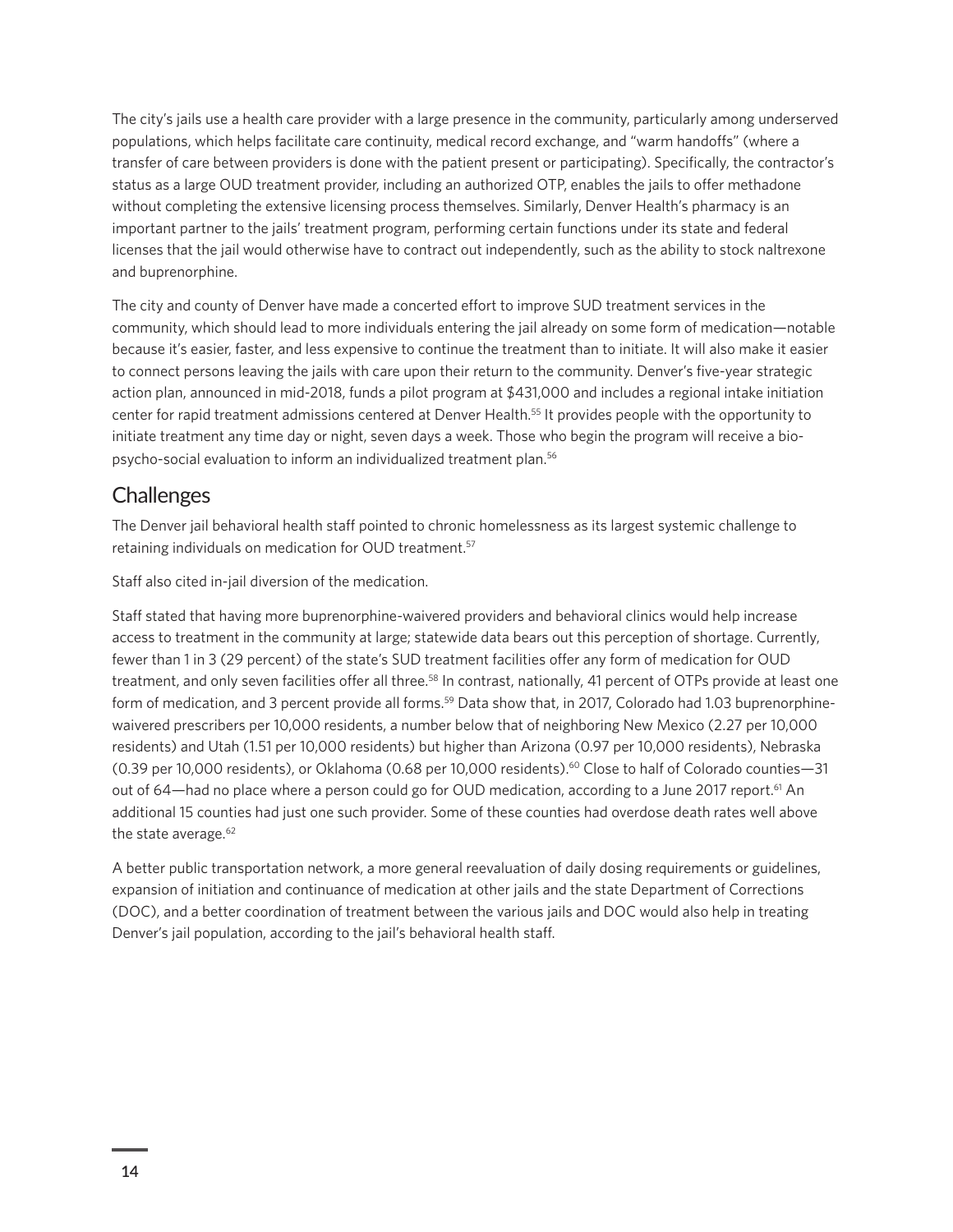## <span id="page-14-0"></span>**Case Study: Middlesex County, MA** A county participates in legislatively driven treatment expansion

## **Background**

Located north and west of Boston, Middlesex County, Massachusetts, had a 2016 population of 1.59 million residents (23 percent of the state's population), making it the most populous county in both Massachusetts and New England. <sup>[63](#page-19-0)</sup> Between 2010 and 2016, opioid-related overdoses increased by more than 300 percent among county residents. Additionally, in 2016, 19 percent of all fatal opioid-related (heroin, prescription opioids, and other unspecified opioids) overdoses in Massachusetts happened in the county.[64](#page-19-0)

The Middlesex Sheriff's Office (MSO) supervises approximately 1,000 men at any time who are awaiting trial or sentenced for up to 2½ years in the Middlesex Jail & House of Correction (MJHOC). Women are held elsewhere by the Massachusetts Department of Correction.<sup>[65](#page-20-0)</sup> Generally, 35-45 percent of those detained here have been sentenced to 30 months or less, while the rest are awaiting trial. A September 2019 data snapshot of the population indicated that nearly 40 percent required immediate drug or alcohol detoxification at intake, with nearly three quarters needing opioid detoxification.<sup>66</sup> The MSO had a fiscal year 2019 budget of almost \$69 million, with medical costs (including medical providers) accounting for 9 percent of the budget.<sup>[67](#page-20-0)</sup> In contrast to most other states, jail operations within the commonwealth are funded by the Massachusetts Legislature, but counties operate them.<sup>68</sup>

### History of OUD treatment program

In response to a growing number of opioid overdose deaths in Middlesex County and the prevalence of individuals entering custody with an OUD, the MSO started the Medication Assisted Treatment and Directed Opioid Recovery (MATADOR) program in late 2015.

All individuals entering custody were given a comprehensive medical and behavioral health screening. Those who self-identified or screened as having an OUD were educated about approved medications, especially injectable naltrexone, the only medication MATADOR offered until September 2019. Of the eligible individuals who participated in the program, approximately two-thirds were sentenced rather than awaiting trial.<sup>[69](#page-20-0)</sup> They were given information about the program, screened for possible medical side effects through the administration of a low dose of naltrexone (i.e., oral naltrexone challenge), and asked to authorize the shared medical information needed for care coordination and program evaluation post-release. All participants had their first naltrexone injection approximately 48 hours prior to release, were connected to a recovery coach/navigator while in custody, and received counseling post-release (in-custody mental health services are available at the MJHOC but not automatically offered to MATADOR participants).

Coaches followed their assigned participants for six months post-release as advocates and emotional support persons for the individuals and communications links between the various entities involved in the person's treatment and re-entry.

MSO pointed to at least four attributes of the MATADOR program that worked to its advantage:

- Enrollment has been strictly voluntary.
- Services began during incarceration and continued after program participants were released from custody regardless of their status within the justice system.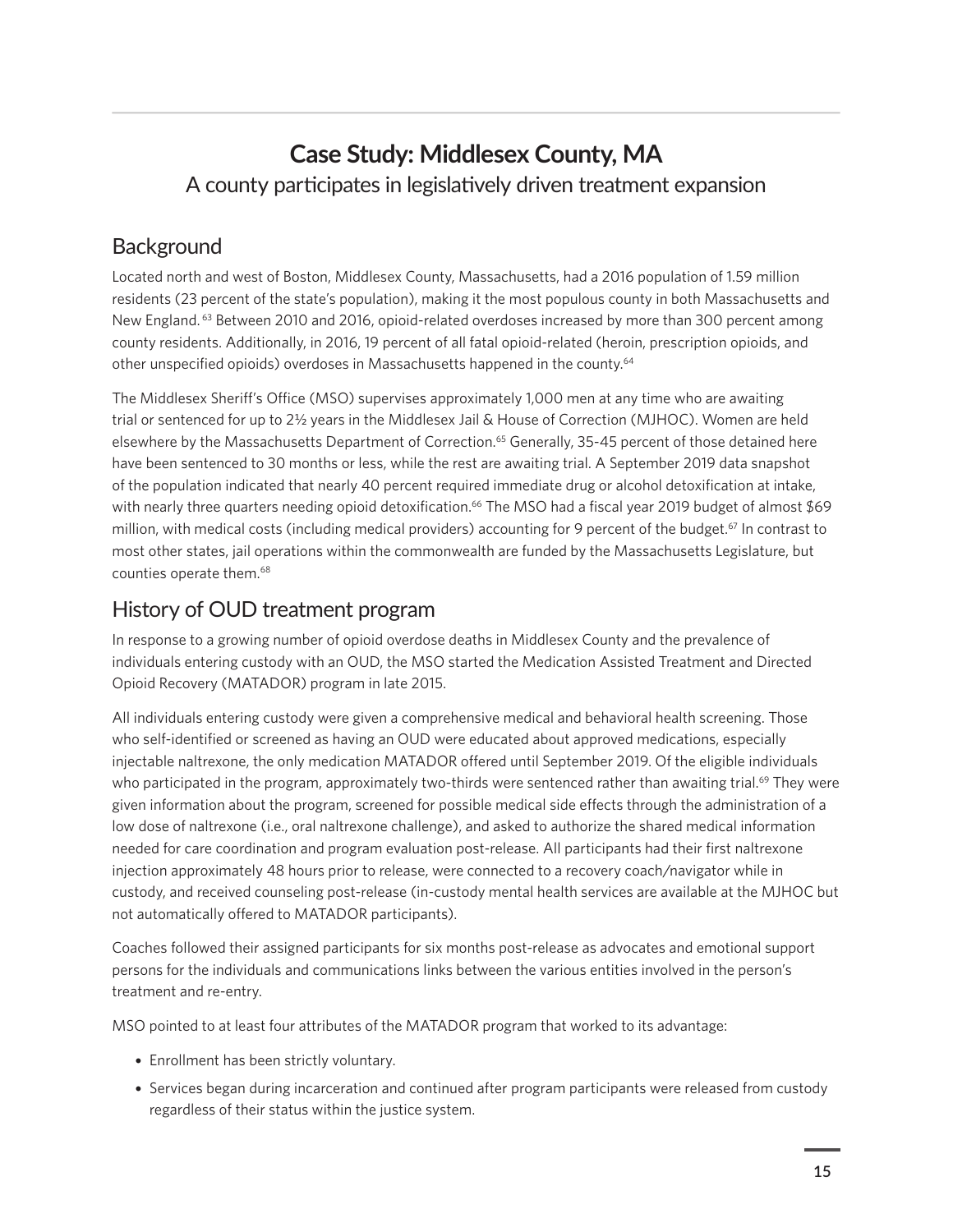- <span id="page-15-0"></span>• All individuals were screened for and enrolled in Medicaid, which provides comprehensive coverage when the individual leaves custody.
- A large number of community resources were available to program participants upon release.

Connection to community care following release has improved since an earlier unsuccessful iteration of the program, when fewer than five community providers offered naltrexone injections. In 2018, the MATADOR program had over 50 such community providers, with each required to designate a single point of communication with MSO for referrals.

#### Staff, funding, evaluation

As of September 2019, MATADOR program staff includes a program director, program coordinator, and program navigator, all of whom work directly with MSO medical and re-entry staff for program efficiency, with the coordinator and navigator in the process of becoming licensed recovery coaches. A statistician and research analyst are also assigned to the program.

The majority of MADATOR's program funding, including for the naltrexone challenge, came from the jail's operating budget. The initial dose of injectable naltrexone, the only one administered while the participant is incarcerated, was donated by the medication manufacturer.

Two grants provided initial support for the program, with a third now taking their place.

- The Edward Byrne Memorial Justice Assistance Grant Program (Byrne JAG) provided an award of \$139,000 per year for two years.
- The 21st Century Cures Act funded \$97,000 a year for two years from the Massachusetts Department of Public Health.<sup>70</sup>
- A one-year State Opioid Response/State Targeted Response grant of \$348,000 followed the above grants.

Five hundred thirty-six unique individuals (several people started the program more than once because they had more than one jail admission and release during the study period) enrolled in the program and received at least one naltrexone injection between its launch in 2015 and September 2019. Seventy-seven percent of all participants, regardless of program completion status, did not recidivate—defined as a reconviction, reincarceration, and/or a violation of probation/parole that leads to additional jail time. However, among the 125 individuals who completed the six-month program of monthly injections and worked with a recovery coach, a slightly higher 82 percent did not recidivate.<sup>71</sup>

Fifty-six percent of those enrolled in the program while in MSO custody did not complete it, with 60 percent dropping out after receipt of the first naltrexone injection[.72](#page-20-0) The MSO attributed that number, which is not uncommon in post-release naltrexone programs, to a lack of sufficient contact between program participants and staff; it hopes to address this by using federal funds for additional recovery navigators. As of June 2018, 96 percent of MATADOR participants—regardless of their tenure in the program—had not succumbed to a fatal overdose post-release[.73](#page-20-0)

#### Expanding availability of OUD medications

In 2018, Massachusetts passed Chapter 208, An Act for Prevention and Access to Appropriate Care and Treatment of Addiction, authorizing a four-year pilot administering all three FDA-approved medications to treat OUD in five jails, including Middlesex (two other jails, including Suffolk/Boston, subsequently joined). Sheriffs were required to submit their expected program costs and pilot program implementation plans by August 2019, including adoption of best practices for delivery of the medications and counseling, guidelines to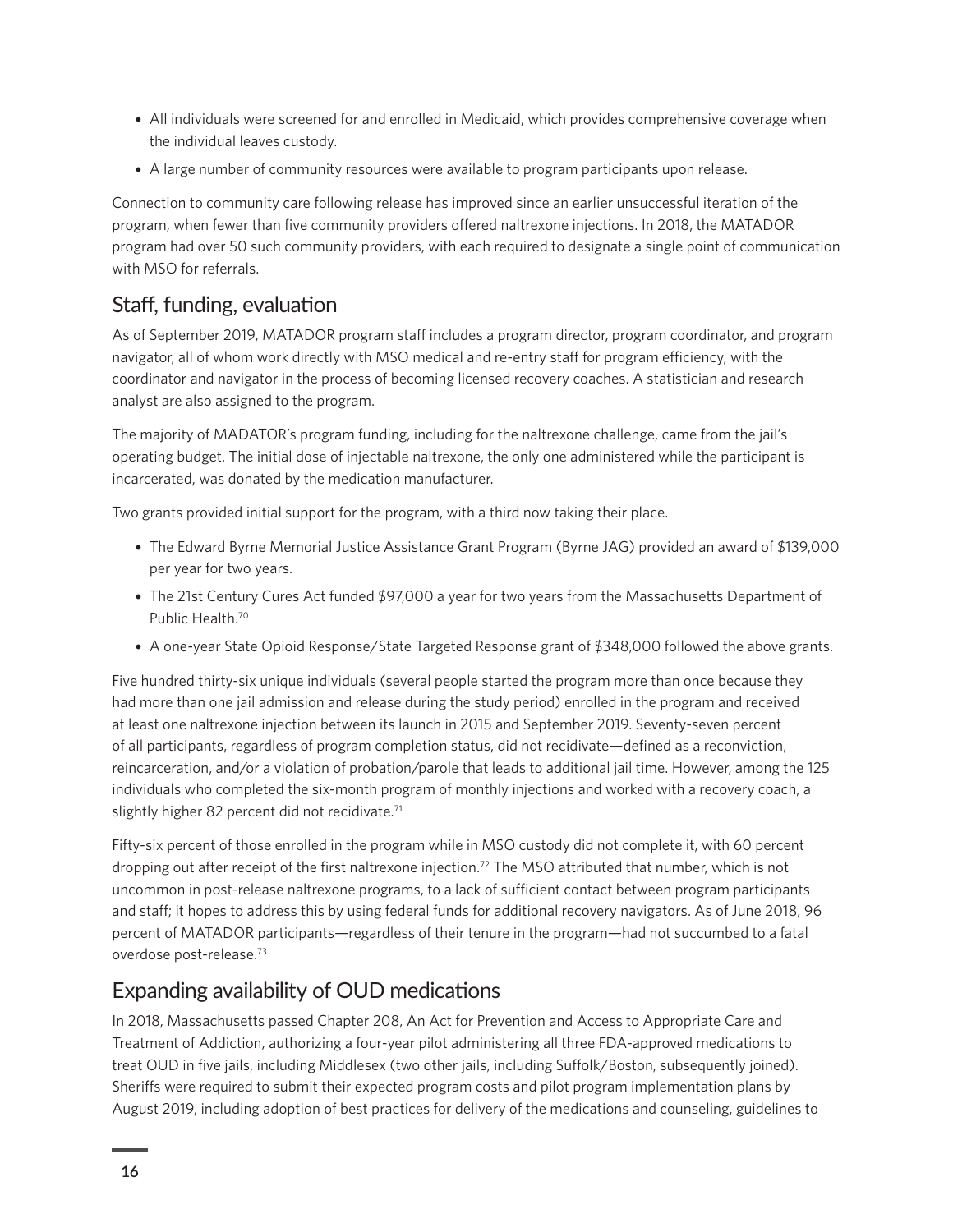<span id="page-16-0"></span>protect correctional staff and all individuals incarcerated in the jail, and clinical protocols. The three-medication treatment program started in September 2019.[74](#page-20-0) 

The participating pilot jails must:

- Maintain or provide for the capacity to possess, dispense, and administer all FDA-approved medications for OUD.
- Continue the form of medication a person who enters custody was already prescribed throughout his or her incarceration.
- Provide any of the three forms of medication no less than 30 days prior to release to any sentenced individual not having entered with an existing prescription.
- Offer behavioral health counseling as part of the facility's opioid use disorder treatment program.

The seven jails met regularly to discuss the program implementation challenges, the facility infrastructure and regulatory changes needed to provide methadone (the most heavily regulated of the three medications), how to ensure security of agonist medications, and the measures necessary for cross-site evaluation.<sup>[75](#page-20-0)</sup>

The expanded treatment program retains core components of the original naltrexone-only MATADOR program such as in-facility SUD educational programming, post-release behavioral therapy, and the assignment of a peer recovery coach for six months in the community. In order to expand its medication options, MSO contracted with one buprenorphine-waivered physician for approximately eight hours per week as well as a second on-call physician. For individuals entering MJHOC with an existing methadone prescription or opting to be initiated on methadone before release, MSO arranges needed doses from a nearby OTP. Two correctional officers and a registered nurse pick up the medication daily, while another correctional officer and registered nurse return the empty methadone bottle(s) each day. This labor-intensive delivery system will last until the jail completes construction of a methadone dispensary on its premises.

Sheriffs participating in the pilot expect that peer support upon release (covered under MassHealth, the Massachusetts Medicaid program, through a Section 1115 demonstration waiver) and care coordination will play a large part in the pilot. According to the MSO, challenges foreseen by at least some of the sheriffs' offices include significant differences among the jails themselves, including urban/suburban/rural settings and differing levels of experience with OUD medications to date. Additionally, varying models of providing health care services within the jails (contracted vendors versus county-employed clinicians) and community health workforce shortages will affect patient referral in some counties more than others.<sup>[76](#page-20-0)</sup>

In order to conduct a comprehensive evaluation of the pilot's effectiveness, the National Institute on Drug Abuse awarded a five-year, \$10 million grant to Baystate Medical Center and the University of Massachusetts Amherst to explore the findings.

#### Enhancing re-entry services for those with behavioral health disorders

In July 2019, the Massachusetts Executive Office of Health and Human Services announced the launch of a new demonstration program through MassHealth that offers intensive re-entry services for some individuals exiting Middlesex or Worcester county jails, exiting state prison into those counties, or currently on parole or probation in those two counties[.77](#page-20-0) Individuals eligible for intense re-entry services have a serious mental illness, a SUD, or co-occurring diseases—therefore some participants are likely to also be part of MSO's MATADOR program. The participating justice entities will be responsible for identifying and referring individuals to two nonprofit behavioral health providers selected through a competitive request for proposals. Staff from those organizations will conduct in-person visits with referred individuals at correctional facilities or meet them at probation and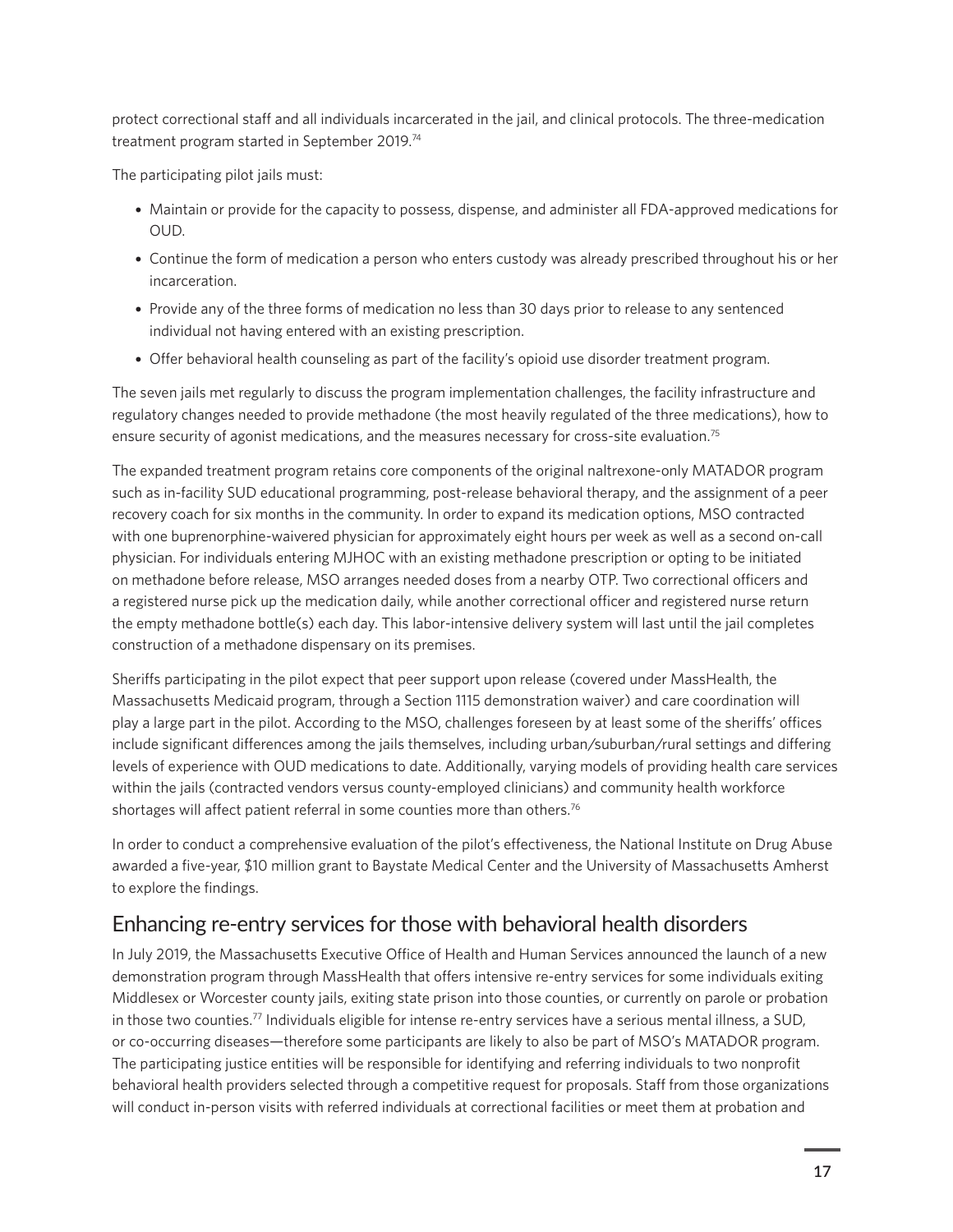<span id="page-17-0"></span>parole offices. The organizations are charged with providing intensive support to this high-needs population, including connecting participants to appointments with medical and behavioral health providers, accessing social services and benefits, and obtaining stable housing post-release. Enrollment into the program, which is currently funded with state-only Medicaid dollars, began in the two jails in August 2019, with the goal of expanding it statewide in 2021.

## **Endnotes**

- 1 [G.](#page-2-0) D'Onofrio et al., "Emergency Department-Initiated Buprenorphine/Naloxone Treatment for Opioid Dependence: A Randomized Clinical Trial," *Journal of the American Medical Association* 313, no. 16 (2015): 1636-44, [https://www.ncbi.nlm.nih.gov/pubmed/25919527.](https://www.ncbi.nlm.nih.gov/pubmed/25919527)
- 2 [Na](#page-2-0)tional Institute on Drug Abuse, "Is There a Difference Between Physical Dependence and Addiction?," accessed Sept. 23, 2019, [https://](https://www.drugabuse.gov/publications/principles-drug-addiction-treatment-research-based-guide-third-edition/frequently-asked-questions/there-difference-between-physical-dependence) [www.drugabuse.gov/publications/principles-drug-addiction-treatment-research-based-guide-third-edition/frequently-asked-questions/](https://www.drugabuse.gov/publications/principles-drug-addiction-treatment-research-based-guide-third-edition/frequently-asked-questions/there-difference-between-physical-dependence) [there-difference-between-physical-dependence.](https://www.drugabuse.gov/publications/principles-drug-addiction-treatment-research-based-guide-third-edition/frequently-asked-questions/there-difference-between-physical-dependence)
- 3 [C](#page-2-0).S. Krinsky et al., "Drugs, Detention, and Death: A Study of the Mortality of Recently Released Prisoners," *American Journal of Forensic Medicine and Pathology* 30, no. 1 (2009): 6-9, [https://www.ncbi.nlm.nih.gov/pubmed/19237844;](https://www.ncbi.nlm.nih.gov/pubmed/19237844) E.L. Merrall et al., "Meta-Analysis of Drug-Related Deaths Soon after Release from Prison," *Addiction* 105, no. 9 (2010): 1545-54, [https://www.ncbi.nlm.nih.gov/](https://www.ncbi.nlm.nih.gov/pubmed/20579009) [pubmed/20579009.](https://www.ncbi.nlm.nih.gov/pubmed/20579009)
- 4 [I](#page-2-0).A. Binswanger et al., "Release From Prison—a High Risk of Death for Former Inmates," *New England Journal of Medicine* 356, no. 2 (2007): 157-65, [https://www.ncbi.nlm.nih.gov/pubmed/17215533.](https://www.ncbi.nlm.nih.gov/pubmed/17215533)
- 5 [T.](#page-3-0)C. Green et al., "Postincarceration Fatal Overdoses After Implementing Medications for Addiction Treatment in a Statewide Correctional System," *JAMA Psychiatry* 75, no. 4 (2018): 405-07, <https://www.ncbi.nlm.nih.gov/pubmed/29450443>.
- 6 [L.](#page-3-0) Howard, coordinator of substance use disorder issues, Rhode Island Department of Corrections, email to Maria Schiff, The Pew Charitable Trusts, Sept. 21, 2018.
- 7 [Gr](#page-3-0)een et al., "Postincarceration Fatal Overdoses"; M.R. Larochelle et al., "Medication for Opioid Use Disorder After Nonfatal Opioid Overdose and Association With Mortality: A Cohort Study," *Annals of Internal Medicine* 169, no. 3 (2018): 137-45, [https://www.ncbi.nlm.](https://www.ncbi.nlm.nih.gov/pubmed/29913516) [nih.gov/pubmed/29913516](https://www.ncbi.nlm.nih.gov/pubmed/29913516); National Academies of Sciences, Engineering, and Medicine, "Medications for Opioid Use Disorder Save Lives" (2019), [https://doi.org/10.17226/25310.](https://doi.org/10.17226/25310)
- 8 [U](#page-3-0).S. Department of Health and Human Services, Office of the Surgeon General, "Facing Addiction in America: The Surgeon General's Spotlight on Opioids" (2016), [https://addiction.surgeongeneral.gov/sites/default/files/OC\\_SpotlightOnOpioids.pdf;](ttps://addiction.surgeongeneral.gov/sites/default/files/OC_SpotlightOnOpioids.pdf) National Academies of Sciences, "Medications for Opioid Use Disorder Save Lives"; National Institute on Drug Abuse, "What Is the Impact of Medication for Opioid Use Disorder Treatment on HIV and HCV Outcomes?," accessed Aug. 19, 2019, [https://www.drugabuse.gov/publications/](https://www.drugabuse.gov/publications/medications-to-treat-opioid-addiction/what-impact-medication-opioid-use-disorder-treatment-hivhcv-outcomes) [medications-to-treat-opioid-addiction/what-impact-medication-opioid-use-disorder-treatment-hivhcv-outcomes.](https://www.drugabuse.gov/publications/medications-to-treat-opioid-addiction/what-impact-medication-opioid-use-disorder-treatment-hivhcv-outcomes)
- 9 [J.](#page-4-0)D. Rich et al., "Methadone Continuation Versus Forced Withdrawal on Incarceration in a Combined U.S. Prison and Jail: A Randomised, Open-Label Trial," *Lancet* 386, no. 9991 (2015): 350-9, <https://www.ncbi.nlm.nih.gov/pubmed/26028120.>
- 10 [T.](#page-4-0)W. Kinlock et al., "A Randomized Clinical Trial of Methadone Maintenance for Prisoners: Results at 12 Months Postrelease," *Journal of Substance Abuse Treatment* 37, no. 3 (2009): 277-85,<https://www.ncbi.nlm.nih.gov/pubmed/19339140>.
- 11 [M](#page-4-0).S. Gordon et al., "A Randomized Clinical Trial of Buprenorphine for Prisoners: Findings at 12-Months Post-Release," *Drug and Alcohol Dependence* 172 (2017): 34-42, <https://www.ncbi.nlm.nih.gov/pubmed/28107680>; Kinlock et al., "A Randomized Clinical Trial of Methadone Maintenance"; M. McKenzie et al., "A Randomized Trial of Methadone Initiation Prior to Release From Incarceration," *Substance Abuse* 33, no. 1 (2012): 19-29, <https://www.ncbi.nlm.nih.gov/pubmed/22263710>.
- 12 [K.](#page-4-0)E. Moore et al., "Effectiveness of Medication Assisted Treatment for Opioid Use in Prison and Jail Settings: A Meta-Analysis and Systematic Review," *Journal of Substance Abuse Treatmen*t 99 (2019): 32-43,<https://www.ncbi.nlm.nih.gov/pubmed/30797392>.
- 13 [M](#page-4-0).S. Gordon et al., "Initiating Buprenorphine Treatment Prior to Versus After Release From Prison: Arrest Outcomes," *Drug and Alcohol Dependence* 188 (2018): 232-38, <https://www.ncbi.nlm.nih.gov/pubmed/29783095;>Kinlock et al., "A Randomized Clinical Trial of Methadone Maintenance"; A.E. Perry et al., "Pharmacological Interventions for Drug-Using Offenders," *Cochrane Database of Systematic Reviews*, no. 6 (2015): CD010862, <https://www.ncbi.nlm.nih.gov/pubmed/26035084>; V.S. Westerberg et al., "Community-Based Methadone Maintenance in a Large Detention Center Is Associated With Decreases in Inmate Recidivism," *Journal of Substance Abuse Treatment* 70 (2016): 1-6, [https://www.ncbi.nlm.nih.gov/pubmed/27692182;](https://www.ncbi.nlm.nih.gov/pubmed/27692182) M.S. Gordon et al., "A Randomized Clinical Trial of Methadone Maintenance for Prisoners: Findings at 6 Months Post-Release," *Addiction* 103, no. 8 (2008): 1333-42, [https://www.ncbi.](https://www.ncbi.nlm.nih.gov/pubmed/18855822) [nlm.nih.gov/pubmed/18855822](https://www.ncbi.nlm.nih.gov/pubmed/18855822); T.W. Kinlock et al., "A Study of Methadone Maintenance for Male Prisoners: 3-Month Postrelease Outcomes," *Criminal Justice and Behavior* 35, no. 1 (2008): 34-47, <https://www.ncbi.nlm.nih.gov/pubmed/18612373>.
- 14 [We](#page-4-0)sterberg et al., "Community-Based Methadone Maintenance."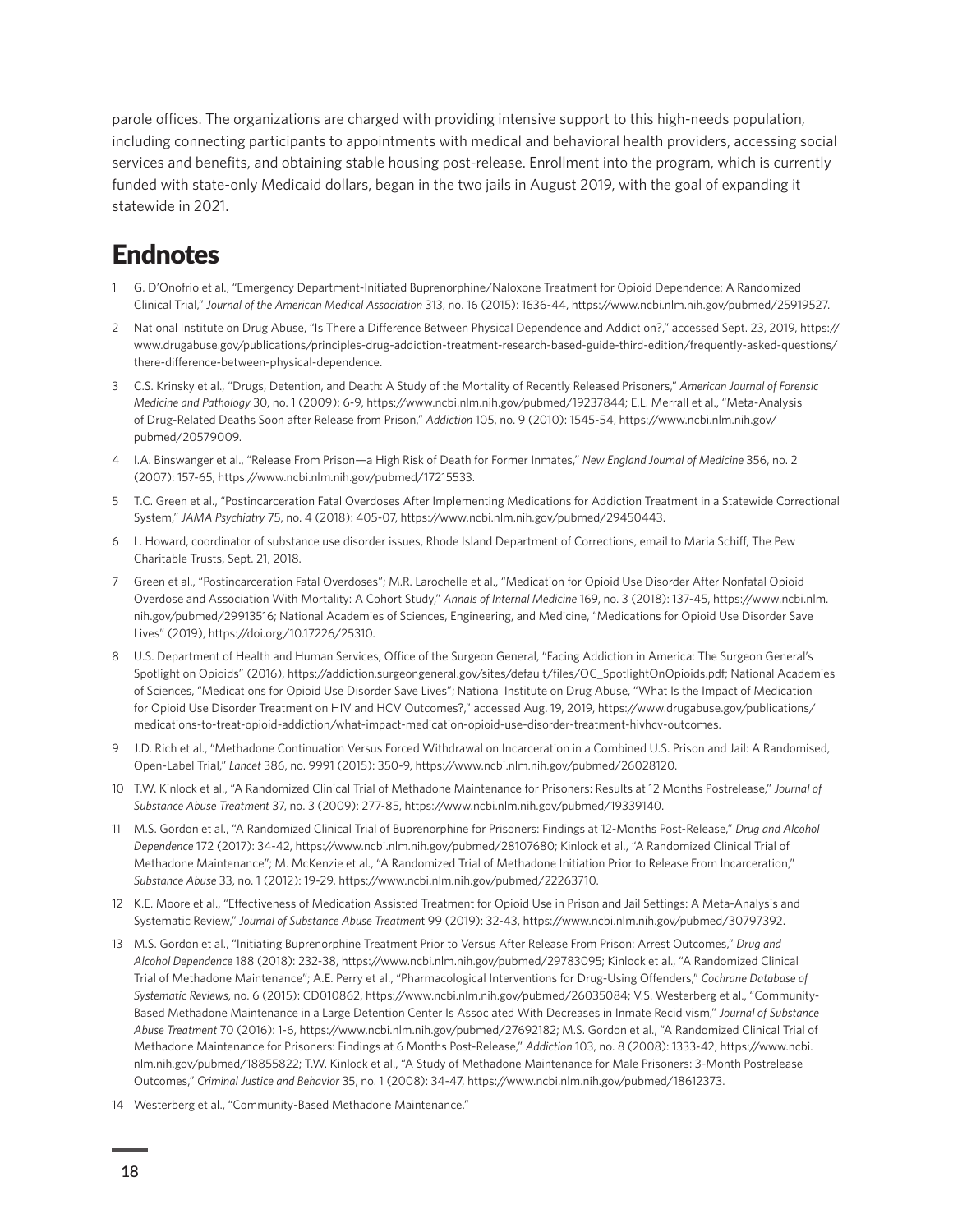- <span id="page-18-0"></span>15 [Go](#page-4-0)rdon et al., "Initiating Buprenorphine Treatment."
- 16 [Am](#page-4-0)erican Society of Addiction Medicine, "The ASAM National Practice Guideline for the Use of Medications in the Treatment of Addiction Involving Opioid Use" (2015), [http://www.asam.org/docs/default-source/practice-support/guidelines-and-consensus-docs/](http://www.asam.org/docs/default-source/practice-support/guidelines-and-consensus-docs/asam-national-practice-guideline-supplement.pdf?sfvrsn=24) [asam-national-practice-guideline-supplement.pdf?sfvrsn=24.](http://www.asam.org/docs/default-source/practice-support/guidelines-and-consensus-docs/asam-national-practice-guideline-supplement.pdf?sfvrsn=24)
- 17 [U](#page-5-0).S. Census Bureau Population Division, "Annual Estimates of the Resident Population for Selected Age Groups by Sex for the United States, States, Counties, and Puerto Rico Commonwealth and Municipios: April 1, 2010 to July 1, 2013," accessed Sept. 15, 2019, [https://](https://factfinder.census.gov/bkmk/table/1.0/en/PEP/2013/PEPAGESEX) [factfinder.census.gov/bkmk/table/1.0/en/PEP/2013/PEPAGESEX.](https://factfinder.census.gov/bkmk/table/1.0/en/PEP/2013/PEPAGESEX)
- 18 [L.](#page-5-0) Scholl et al., "Drug and Opioid-Involved Overdose Deaths—United States, 2013-2017," *Morbidity and Mortality Weekly Report* 67, no. 5152 (2019): 1419-27, [https://www.cdc.gov/mmwr/volumes/67/wr/mm675152e1.htm?s\\_cid=mm675152e1\\_w;](https://www.cdc.gov/mmwr/volumes/67/wr/mm675152e1.htm?s_cid=mm675152e1_w;) M. Kariisa et al., "Drug Overdose Deaths Involving Cocaine and Psychostimulants With Abuse Potential—United States, 2003–2017," *Morbidity and Mortality Weekly Report* 68, no. 17 (2019): 388-95, [http://dx.doi.org/10.15585/mmwr.mm6817a3; U](http://dx.doi.org/10.15585/mmwr.mm6817a3; OpenDataPennsylvania).S. Centers for Disease Control and Prevention, "2017 Drug Overdose Death Rates," accessed July 19, 2019, [https://www.cdc.gov/drugoverdose/data/statedeaths/drug-overdose](https://www.cdc.gov/drugoverdose/data/statedeaths/drug-overdose-death-2017.html)[death-2017.html](https://www.cdc.gov/drugoverdose/data/statedeaths/drug-overdose-death-2017.html).
- 19 [P](#page-5-0)ennsylvania Department of Corrections, "Monthly Population Report as of June 30, 2019" (2019), [https://www.cor.pa.gov/About%20](https://www.cor.pa.gov/About%20Us/Statistics/Documents/Monthly%20Population%20Reports/Mtpop1906.pdf) [Us/Statistics/Documents/Monthly%20Population%20Reports/Mtpop1906.pdf;](https://www.cor.pa.gov/About%20Us/Statistics/Documents/Monthly%20Population%20Reports/Mtpop1906.pdf) S. Seitchik, Pennsylvania DOC MAT statewide coordinator, email to Maria Schiff, The Pew Charitable Trusts, May 22, 2019.
- 20 [T](#page-5-0)he Pew Charitable Trusts, "Prison Health Care: Costs and Quality" (2017), [https://www.pewtrusts.org/en/research-and-analysis/](https://www.pewtrusts.org/en/research-and-analysis/reports/2017/10/prison-health-care-costs-and-quality) [reports/2017/10/prison-health-care-costs-and-quality](https://www.pewtrusts.org/en/research-and-analysis/reports/2017/10/prison-health-care-costs-and-quality).
- 21 [B](#page-6-0)inswanger et al., "Release From Prison."
- 22 [S](#page-6-0)eitchik, email.
- 23 [S](#page-6-0).C. Sigmon et al., "Opioid Detoxification and Naltrexone Induction Strategies: Recommendations for Clinical Practice," *American Journal of Drug and Alcohol Abuse* 38, no. 3 (2012): 187-99, <https://www.ncbi.nlm.nih.gov/pubmed/22404717>.
- 24 [P](#page-6-0)ositive Recovery Solutions, "Services of Positive Recovery Solutions," accessed Aug. 15, 2019, [https://posrecoverysolutions.com/.](https://posrecoverysolutions.com/)
- 25 [J.](#page-7-0)E. Wetzel, Secretary of Corrections, letter to Pennsylvania Department of Corrections Leadership, "Medication Assisted Treatment," April 19, 2019.
- 26 [T](#page-7-0)he Pew Charitable Trusts, "Medication-Assisted Treatment Improves Outcomes for Patients With Opioid Use Disorder" (2016), [https://](https://www.pewtrusts.org/-/media/assets/2016/11/medicationassistedtreatment_v3.pdf) [www.pewtrusts.org/-/media/assets/2016/11/medicationassistedtreatment\\_v3.pdf](https://www.pewtrusts.org/-/media/assets/2016/11/medicationassistedtreatment_v3.pdf); U.S. Food and Drug Administration, "Information About Medication-Assisted Treatment (MAT)," accessed Aug. 15, 2019, [https://www.fda.gov/drugs/information-drug-class/information](https://www.fda.gov/drugs/information-drug-class/information-about-medication-assisted-treatment-mat)[about-medication-assisted-treatment-mat.](https://www.fda.gov/drugs/information-drug-class/information-about-medication-assisted-treatment-mat)
- 27 [We](#page-8-0)tzel, letter.
- 28 American College of Obstetricians and GynecologistsCommittee, "Opioid Use and Opioid Use Disorder in Pregnancy" (2017), [https://](https://www.acog.org/clinical/clinical-guidance/committee-opinion/articles/2017/08/opioid-use-and-opioid-use-disorder-in-pregnancy) [www.acog.org/clinical/clinical-guidance/committee-opinion/articles/2017/08/opioid-use-and-opioid-use-disorder-in-pregnancy.](https://www.acog.org/clinical/clinical-guidance/committee-opinion/articles/2017/08/opioid-use-and-opioid-use-disorder-in-pregnancy)
- 29 [U](#page-8-0).S. Census Bureau, "Annual Estimates of the Resident Population for the United States, Regions, States, and Puerto Rico: April 1, 2010 to July 1, 2019 (Nst-Est2019-01)," accessed Feb. 11, 2019, [https://www.census.gov/data/tables/time-series/demo/popest/2010s-state](https://www.census.gov/data/tables/time-series/demo/popest/2010s-state-total.html)[total.html](https://www.census.gov/data/tables/time-series/demo/popest/2010s-state-total.html).
- 30 [Ve](#page-8-0)rmont Department of Corrections, "FY 2019 Budget Presentation" (presentation, Fiscal Year 2019 Governor's Budget Presentation, Feb. 14, 2019),<https://doc.vermont.gov/about/reports/department-of-corrections-budget-documents/doc-fy19-budget-presentation.>
- 31 [I](#page-8-0)bid.
- 32 [K.](#page-9-0)L. Casper, B. Cimaglio, and C. Elovirta, "Medication-Assisted Treatment for Inmates: Work Group Evaluation Report and Recommendations" (2016),<https://legislature.vermont.gov/assets/Legislative-Reports/DOC-MAT-Eval-report-final.pdf>. The 90-day time limit was based on 2012 VT DOC statistics indicating that 55 percent of the inmate population come and go in less than one year and 33 percent come and go in less than one month.
- 33 [I](#page-9-0)bid.
- 34 [I](#page-9-0)bid.
- 35 [S](#page-9-0)ubstance Abuse and Mental Health Services Administration, "Federal Guidelines for Opioid Treatment Programs" (2015), [https://store.](https://store.samhsa.gov/product/Federal-Guidelines-for-Opioid-Treatment-Programs/PEP15-FEDGUIDEOTP) [samhsa.gov/product/Federal-Guidelines-for-Opioid-Treatment-Programs/PEP15-FEDGUIDEOTP](https://store.samhsa.gov/product/Federal-Guidelines-for-Opioid-Treatment-Programs/PEP15-FEDGUIDEOTP).
- 36 [T.](#page-9-0) Ettlinger and B. Watts, "Vermont Department of Corrections MAT Pilot Project Summary Report" (2015).
- 37 [An](#page-9-0) Act Relating to the Provision of Medication-Assisted Treatment for Inmates, Act 176, Vermont General Assembly (2018), [https://](https://legislature.vermont.gov/bill/status/2018/S.166) [legislature.vermont.gov/bill/status/2018/S.166](https://legislature.vermont.gov/bill/status/2018/S.166).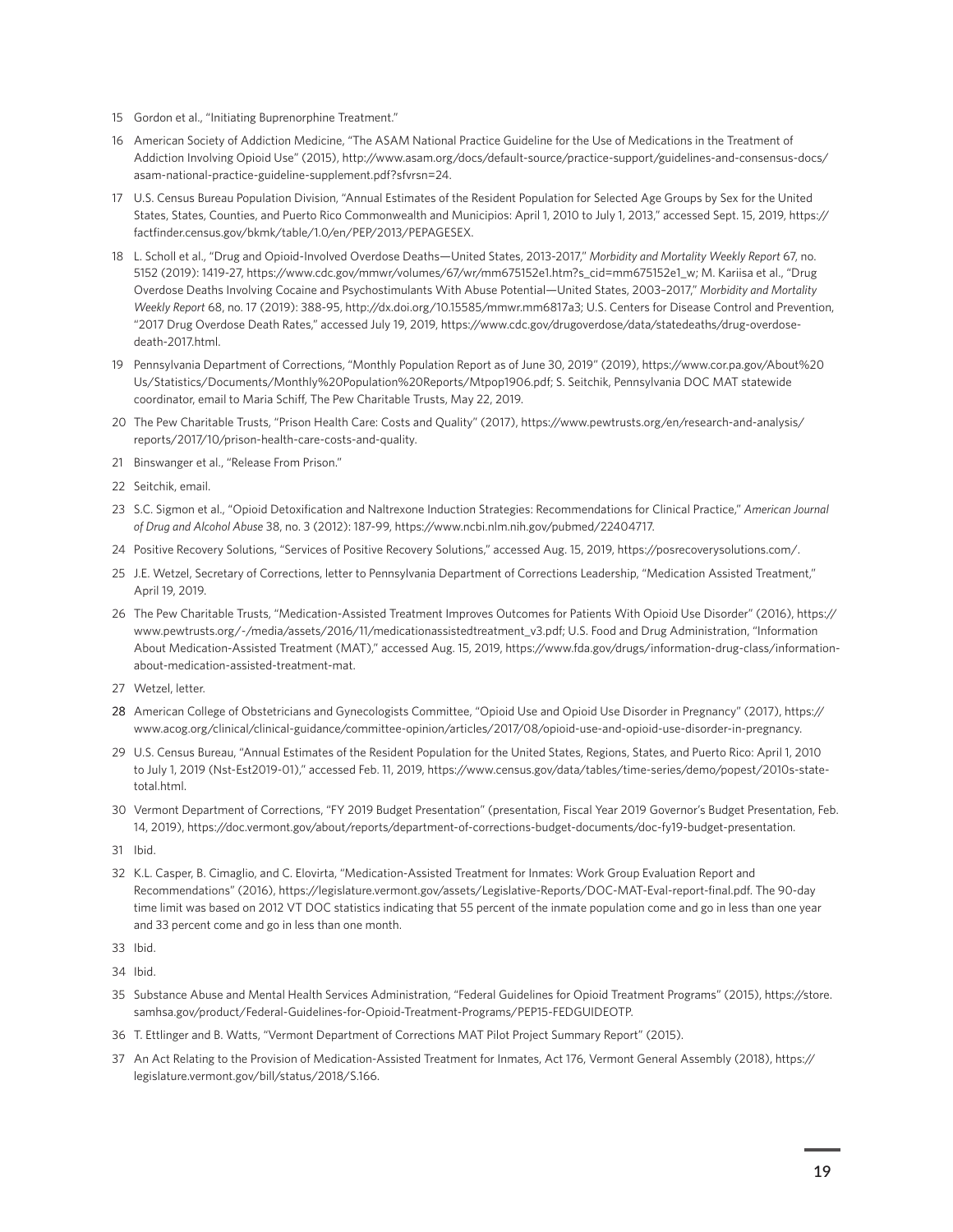- <span id="page-19-0"></span>38 [S](#page-10-0)ubstance Abuse and Mental Health Services Administration, "Screening, Brief Intervention, and Referral to Treatment (SBIRT)," last modified Sept. 15, 2017,<https://www.samhsa.gov/sbirt>; D.R. Wesson and W. Ling, "Clinical Opiate Withdrawal Scale (COWS)," *Journal of Psychoactive Drugs* 35, no. 2 (2003): 253-9, h[ttps://www.ncbi.nlm.nih.gov/pubmed/12924748.](ttps://www.ncbi.nlm.nih.gov/pubmed/12924748)
- 39 [Na](#page-10-0)tional Sheriffs' Association, "Jail-Based Medication-Assisted Treatment: Promising Practices, Guidelines, and Resources for the Field" (2018),<https://www.sheriffs.org/publications/Jail-Based-MAT-PPG.pdf>.
- 40 [B](#page-10-0). Watts, health services director, Vermont Department of Corrections, telephone call to A. Ramniceanu, addiction and mental health systems director, Vermont Department of Corrections, Dec. 20, 2018.
- 41 [A.](#page-10-0) Ramniceanu, addiction and mental health systems director, Vermont Department of Corrections, email to Maria Schiff, The Pew Charitable Trusts, May 21, 2019.
- 42 [B](#page-10-0). Watts, health services director, Vermont Department of Corrections, telephone call to A. Ramniceanu, addiction and mental health systems director, Vermont Department of Corrections, May 24, 2019. The annualized difference would be calculated as: (\$1,248.86 – \$1,181.02) \* 1,450 incarcerated persons \* 12 months = \$1,180,416.
- 43 [B](#page-10-0). Watts, telephone call, May 24, 2019.
- 44 [U](#page-11-0).S. Census Bureau, "Denver County 2017 Population," accessed Oct. 28, 2019.
- 45 [C](#page-11-0)olorado Health Institute, "Colorado County Drug Overdose Death Rate," accessed Aug. 15, 2019, [https://www.coloradohealthinstitute.](https://www.coloradohealthinstitute.org/research/colorado-county-drug-overdose-death-rate) [org/research/colorado-county-drug-overdose-death-rate.](https://www.coloradohealthinstitute.org/research/colorado-county-drug-overdose-death-rate)
- 46 [De](#page-11-0)nver Sheriff Department, "Jail Population Data," accessed Aug. 15, 2019, [https://www.denvergov.org/content/denvergov/en/sheriff/](https://www.denvergov.org/content/denvergov/en/sheriff/research-policy.html) [research-policy.html.](https://www.denvergov.org/content/denvergov/en/sheriff/research-policy.html)
- 47 [De](#page-11-0)nver Health, "About Denver Health," accessed Jan. 23, 2019, [https://www.denverhealth.org/about-denver-health.](https://www.denverhealth.org/about-denver-health)
- 48 [C](#page-11-0). Finnegan, therapeutic case worker, Outpatient Behavioral Health Services, Denver Health/Denver Sheriff Department, "Jail to Community MAT Pilot Program" (presentation, National Commission on Correctional Health Care, Las Vegas, Oct. 24, 2018).
- 49 [A.](#page-11-0) Vincent, administrative director, Behavioral Health Services, Corrections, Denver Health/Denver Sheriff Department, "Jail to Community MAT Pilot Program" (presentation, National Commission on Correctional Health Care, Las Vegas, Oct. 24, 2018).
- 50 [S](#page-11-0). Rai, director, Correctional Behavioral Health, Denver Health/Denver Sheriff Department, "Jail to Community MAT—What No One Tells You" (presentation, National Commission on Correctional Health Care, Las Vegas, Oct. 24, 2018).
- 51 [V](#page-11-0)incent, "Jail to Community MAT Pilot Program."
- 52 [S](#page-12-0). Rai, director, Correctional Behavioral Health, Denver Health/Denver Sheriff Department, email to Maria Schiff, The Pew Charitable Trusts, Nov. 5, 2018.
- 53 [S](#page-12-0). Rai, director, Correctional Behavioral Health, Denver Health/Denver Sheriff Department, email to Maria Schiff, The Pew Charitable Trusts, June 4, 2019.
- 54 [A.](#page-12-0) Vincent, administrative director, Behavioral Health Services, Corrections, Denver Health/Denver Sheriff Department, "The Opioid Crisis: How States Have Financed Treatment" (presentation, Council of State Governments, Covington, Kentucky, Dec. 7, 2018).
- 55 [De](#page-13-0)nver Public Health and Environment, "Opioid Response Strategic Plan 2018-2023" (2018), [https://www.denvergov.org/content/dam/](https://www.denvergov.org/content/dam/denvergov/Portals/771/documents/CH/Substance%20Misuse/DDPHE_OpioidResponseStrategicPlan.pdf) [denvergov/Portals/771/documents/CH/Substance%20Misuse/DDPHE\\_OpioidResponseStrategicPlan.pdf.](https://www.denvergov.org/content/dam/denvergov/Portals/771/documents/CH/Substance%20Misuse/DDPHE_OpioidResponseStrategicPlan.pdf)
- 56 [Am](#page-13-0)erican Medical Association, "Spotlight on Colorado Best Practices and Next Steps in the Opioid Epidemic" (2019), [https://www.](https://www.manatt.com/getattachment/69aeb8bb-1c38-41ac-ba45-f64774783d3b/attachment.aspx) [manatt.com/getattachment/69aeb8bb-1c38-41ac-ba45-f64774783d3b/attachment.aspx.](https://www.manatt.com/getattachment/69aeb8bb-1c38-41ac-ba45-f64774783d3b/attachment.aspx)
- 57 [Fi](#page-13-0)nnegan, "Jail to Community MAT Pilot Program."
- 58 [am](#page-13-0)fAR, "Facilities Providing All Medication Assisted Treatments," accessed Aug. 15, 2019, [https://opioid.amfar.org/indicator/AMAT\\_fac](https://opioid.amfar.org/indicator/AMAT_fac); American Medical Association, "Spotlight on Colorado Best Practices."
- 59 [Am](#page-13-0)erican Medical Association, "Spotlight on Colorado Best Practices."
- 60 [P](#page-13-0)ew internal analysis based on buprenorphine-waivered prescribers with DEA x-license and U.S. Census Bureau, PEPANNRES, Annual Estimates of the Resident Population: April 1, 2010 to July 1, 2017.
- 61 [C](#page-13-0)olorado Health Institute, "Miles Away From Help," accessed Aug. 15, 2019, [https://www.coloradohealthinstitute.org/research/miles](https://www.coloradohealthinstitute.org/research/miles-away-help)[away-help](https://www.coloradohealthinstitute.org/research/miles-away-help).

62 [I](#page-13-0)bid.

- 63 [U](#page-14-0).S. Census Bureau, "American Fact Finder," accessed Jan. 31, 2019.
- 64 [M](#page-14-0)assachusetts Department of Public Health, Number of Opioid-Related Overdose Deaths, All Intents by County, MA Residents, 2000- 16, accessed Aug. 15, 2019, [https://www.mass.gov/files/documents/2018/08/24/Opioid-related%20Overdose%20Deaths%20by%20](https://www.mass.gov/files/documents/2018/08/24/Opioid-related%20Overdose%20Deaths%20by%20County%20-%20August%202018_0.pdf) [County%20-%20August%202018\\_0.pdf](https://www.mass.gov/files/documents/2018/08/24/Opioid-related%20Overdose%20Deaths%20by%20County%20-%20August%202018_0.pdf).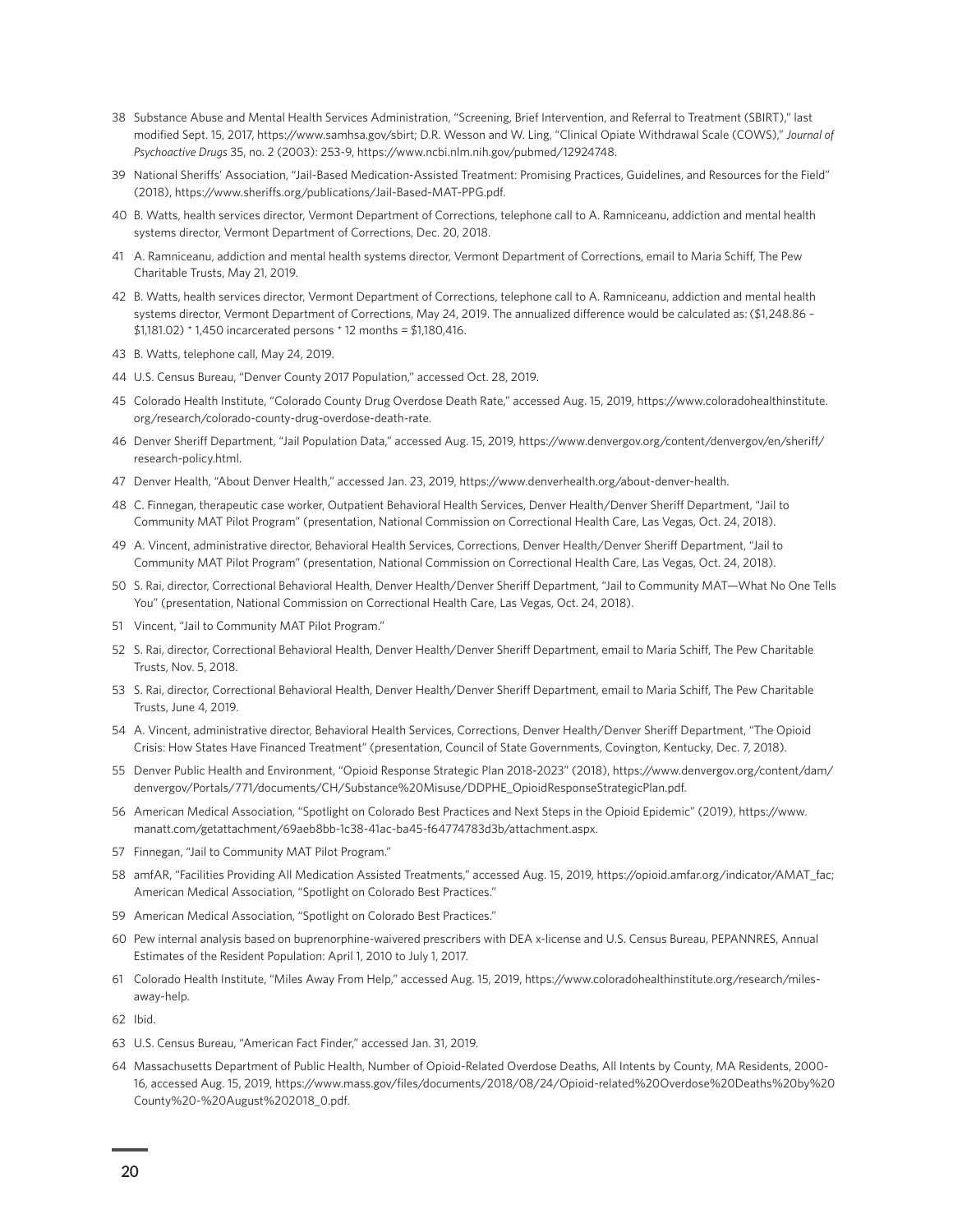- <span id="page-20-0"></span>65 [M](#page-14-0)iddlesex Sheriff's Office, "Middlesex Jail and House of Correction," accessed Aug. 15, 2019, [https://www.middlesexsheriff.org/](https://www.middlesexsheriff.org/middlesex-jail-house-correction) [middlesex-jail-house-correction.](https://www.middlesexsheriff.org/middlesex-jail-house-correction)
- 66 [M](#page-14-0)iddlesex Sheriff's Office, "Middlesex Sheriff's Office Health Services Unit," accessed Jan. 31, 2019, [https://www.middlesexsheriff.org/](https://www.middlesexsheriff.org/middlesex-jail-house-correction/pages/health-services-unit) [middlesex-jail-house-correction/pages/health-services-unit;](https://www.middlesexsheriff.org/middlesex-jail-house-correction/pages/health-services-unit) Middlesex County Sheriff's Office, "The MATADOR Program: Utilizing Incarceration to Tackle Addiction and Save Lives: Implementing Medication Assisted Treatment Programs in Jails" (2018), [https://www.](https://www.sheriffs.org/sites/default/files/MATADOR%20White%20Paper_April2018.pdf) [sheriffs.org/sites/default/files/MATADOR%20White%20Paper\\_April2018.pdf.](https://www.sheriffs.org/sites/default/files/MATADOR%20White%20Paper_April2018.pdf)
- 67 [P.](#page-14-0)J. Koutoujian, sheriff, Middlesex County, MA, "Tackling the High Cost of Prison Health Care" (presentation, National Council of State Legislators: Atlantic States Fiscal Leaders Meeting, Boston, Feb. 25, 2017).
- 68 [S](#page-14-0). Schoenberg, "Massachusetts County Sheriffs See Major Funding Disparities, New Report Finds," MassLive, June 6, 2016, updated Jan. 7, 2019, [https://www.masslive.com/politics/2016/06/new\\_report\\_finds\\_major\\_funding.html](https://www.masslive.com/politics/2016/06/new_report_finds_major_funding.html).
- 69 [M](#page-14-0)iddlesex County Sheriff's Office, "The MATADOR Program: Utilizing Incarceration."
- 70 [I](#page-15-0)bid.
- 71 [I](#page-15-0)bid.
- 72 [I](#page-15-0)bid.
- 73 [I](#page-15-0)bid.
- 74 [M](#page-16-0)assachusetts General Laws, An Act for Prevention and Access to Appropriate Care and Treatment of Addiction, Chapter 208, Section 98 (2018), [https://malegislature.gov/Laws/SessionLaws/Acts/2018/Chapter208.](https://malegislature.gov/Laws/SessionLaws/Acts/2018/Chapter208)
- 75 [K.](#page-16-0) Siddiqi, director, Fiscal Operations, Middlesex County Sheriff's Office, telephone call to Maria Schiff, The Pew Charitable Trusts, Oct. 4, 2018.
- 76 [I](#page-16-0)bid.
- 77 [M](#page-16-0)assachusetts Executive Office of Health and Human Services, "Behavioral Health Initiative Enhances Connection to Community-Based Supports for Individuals Involved With the Criminal Justice System," news release, July 15, 2019, [https://www.mass.gov/news/behavioral](https://www.mass.gov/news/behavioral-health-initiative-enhances-connection-to-community-based-supports-for-individuals)[health-initiative-enhances-connection-to-community-based-supports-for-individuals.](https://www.mass.gov/news/behavioral-health-initiative-enhances-connection-to-community-based-supports-for-individuals)